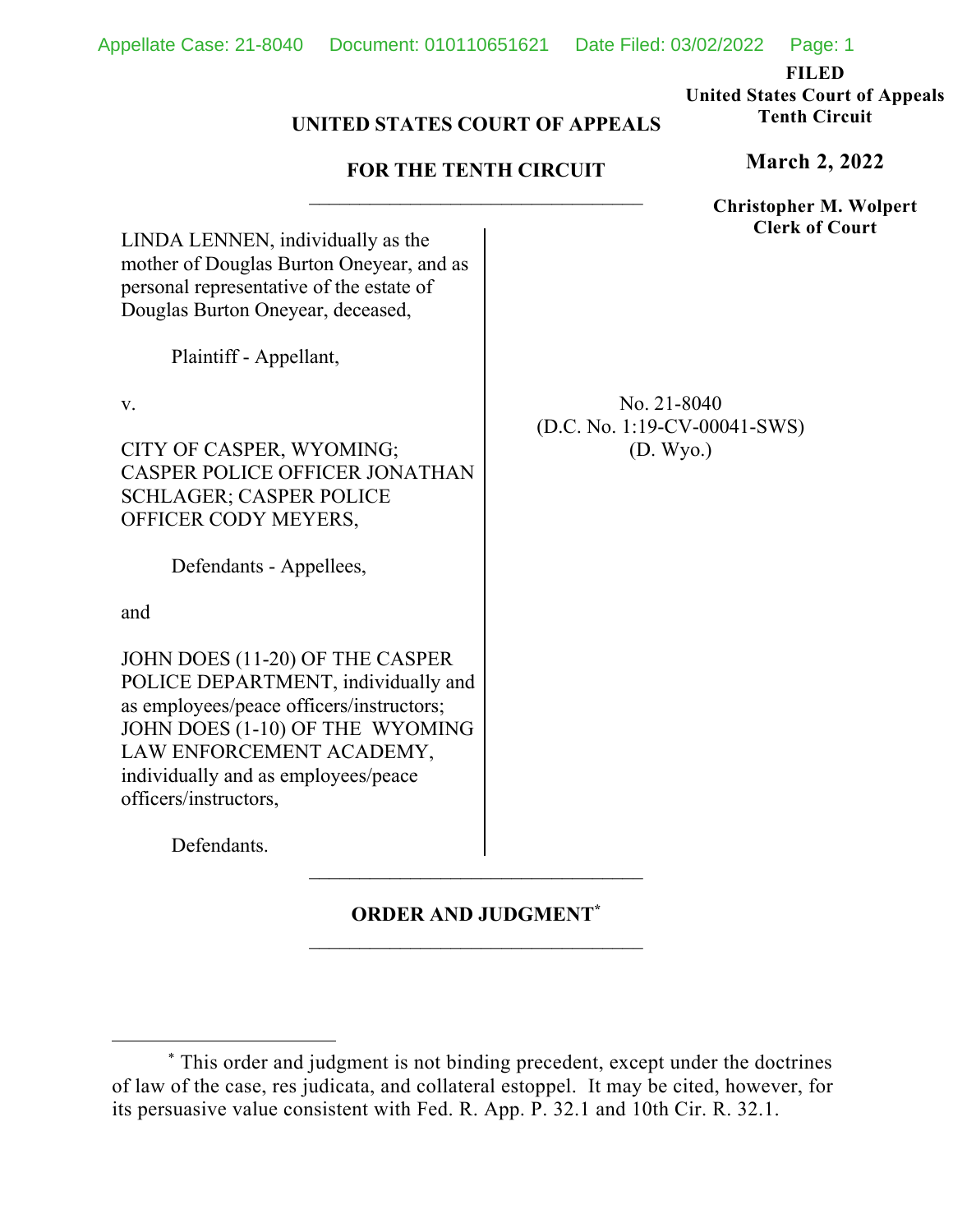Before **CARSON**, **BRISCOE**, and **ROSSMAN**, Circuit Judges.

Linda Lennen brought this 42 U.S.C. § 1983 action on behalf of her son, Douglas Oneyear, who was shot and killed by Officers Jonathan Schlager and Cody Meyers of the Casper, Wyoming, Police Department on February 25, 2018. Lennen asserted two federal law claims under § 1983: (1) Officers Schlager and Meyers used unreasonable excessive force against Oneyear in violation of his constitutional rights under the Fourth Amendment; and (2) the City of Casper (the Officers' employer) negligently failed to train its officers. She also alleged a wrongful death claim under state law.

The district court granted summary judgment in favor of Officers Schlager and Meyers and the City as to the § 1983 claims and dismissed without prejudice the wrongful death claim. Exercising jurisdiction under 28 U.S.C. § 1291, we affirm.

**I** 

#### **A. Factual Background**

The undisputed relevant facts are as follows:<sup>1</sup>

<sup>&</sup>lt;sup>1</sup> In a claim of excessive force, "the only evidence relevant to the propriety of [the officer's] actions is what [the officer] observed or what he was informed of by others." *Cox v. Wilson*, 971 F.3d 1159, 1166 (10th Cir. 2020). Accordingly, we focus on what Officers Schlager and Meyers did and what they knew at the time of their challenged conduct. Furthermore, as in Oneyear's case when the record on appeal contains video evidence of the incident in question, the court is required to accept the non-movant's version of events only to the extent it is not discredited by the record so that no reasonable jury could believe the non-movant's version of events. *Emmett v. Armstrong*, 973 F.3d 1127, 1131 (10th Cir. 2020).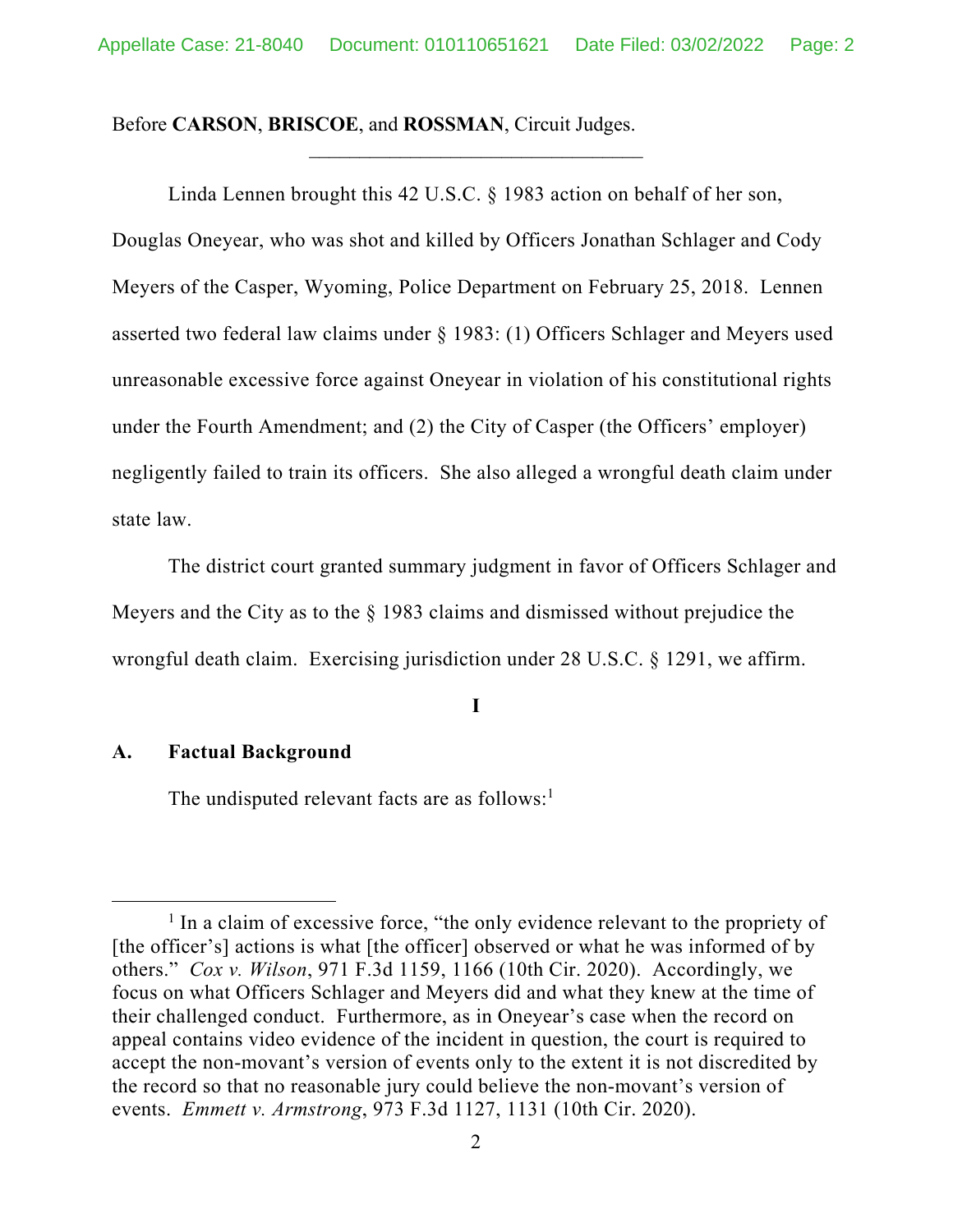On February 25, 2018, at approximately 11:30 p.m., the Casper Police Department received a call reporting a male wearing black pants or blue jeans and an orange shirt walking in the middle of 15th Street swinging a crowbar. Aplt. App. at 210. The male was last reported in the vicinity of 15th Street and Missouri Avenue in Casper, Wyoming.<sup>2</sup> Casper Police Department Officers Schlager and Meyers responded to the call from dispatch and began searching for the individual. *Id.* at 150, 228.

At approximately 11:36 p.m., the Casper Police Department received a second call regarding a male who had entered a Loaf 'N Jug convenience store located at 15th Street and Wyoming Boulevard. *Id.* at 207–08, 228. The suspect destroyed vending machines, threatened the store clerk with a sword, and assaulted the store clerk by grabbing her face and pushing her down before leaving the store. *Id.* The store clerk also reported to dispatch that the male suspect was "talking crazy," "saying all kinds of weird stuff," and asking "what drinks they put the poison in." *Id.* at 208. The description of the male at the convenience store was similar to the earlier report of the person swinging a "crowbar." *Id.* at 228.

<sup>&</sup>lt;sup>2</sup> Agents from the Wyoming Division of Criminal Investigation subsequently determined that the call regarding an individual swinging a "crowbar" took place on 15th Street in the proximity of Wyoming Boulevard. Aplt. App. at 228.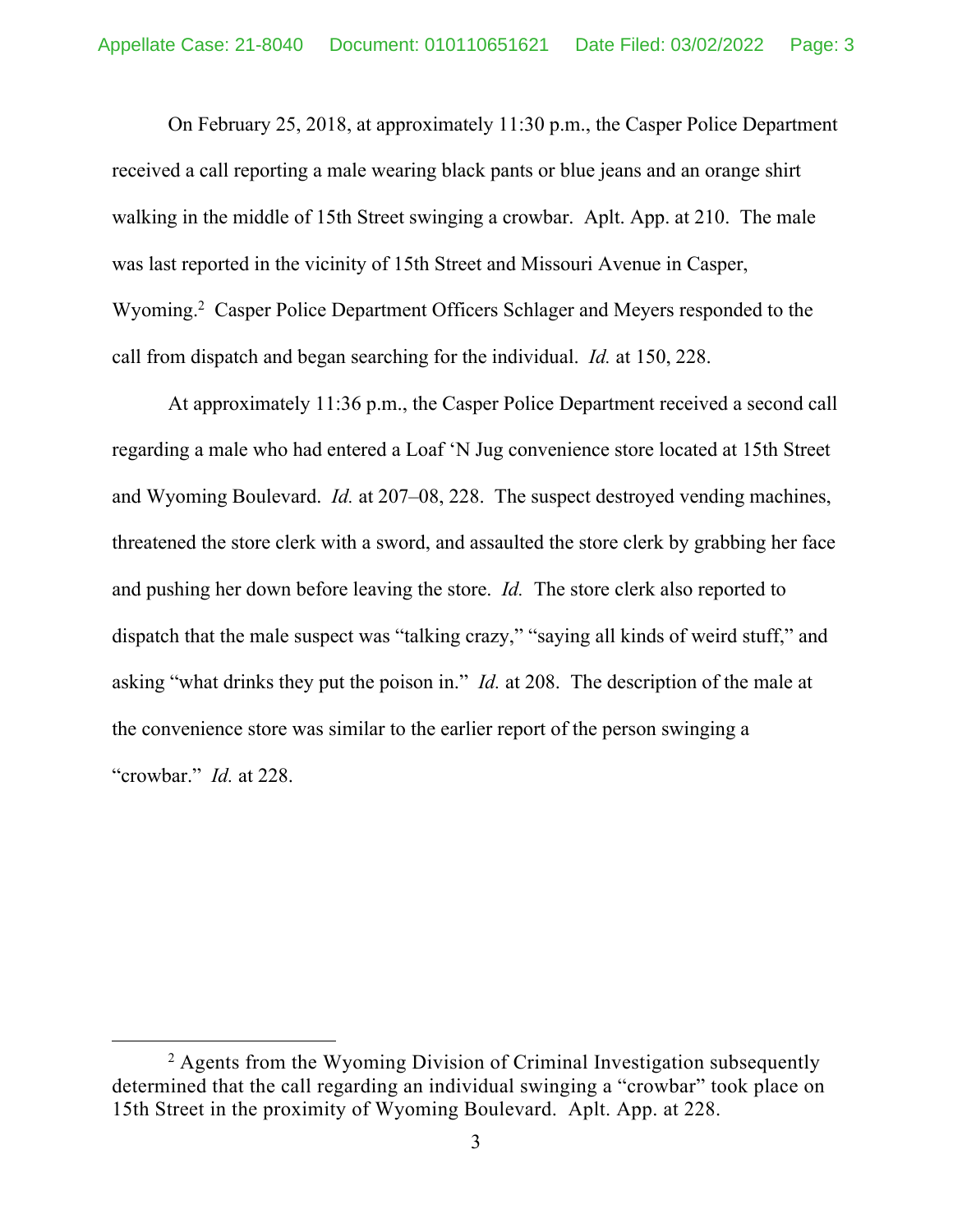Upon hearing some of the details of the second call,<sup>3</sup> Officers Schlager and Meyers suspected that the male at the convenience store was likely the same person previously reported swinging a "crowbar." *Id.* at 140–43, 150–51. Officer Meyers further suspected that either the reporting party on the original call or the dispatcher had made a mistake as to the location of the incident. *Id.* at 150.

In response to the second call, Officer Schlager drove toward the convenience store, traveling east on 15th Street. *Id.* at 228. He activated his overhead emergency lights to get around a vehicle traveling in the same direction. *Id.* After passing the vehicle, Officer Schlager deactivated his overhead emergency lights and continued eastbound on 15th Street. *Id.*

Meanwhile, Officer Meyers turned on to 15th Street and could see Officer Schlager's overhead emergency lights on ahead. *Id.* at 151–52. Officer Schlager was approximately ten blocks ahead of Officer Meyers. *Id.* at 230. Officer Meyers turned on his overhead emergency lights, which activated his patrol vehicle's dash camera video

 $3$  As will be discussed, some dispute exists as to what exactly the Officers knew about Oneyear's mental state. Lennen's only evidence that the Officers knew about Oneyear's mental state is the 911 operator's summary report, or computeraided dispatch ("CAD"), which recorded that the male suspect was "talking crazy," "saying all kinds of weird stuff," and asking "what drinks they put the poison in." Aplt. App. at 207–10. But the City's internal investigation of the dispatch radio calls and the Officers' testimony reveal that dispatch only relayed a description of the suspect's clothing, his physical location, and that he was armed and had assaulted a store clerk. *See, e.g.*, *id.* at 139–42, 232. The concurrence contends that because the record does not indicate that the CAD notes were unavailable to the Officers, Officer Schlager should have been aware of the CAD notes' contents. Concurrence, at 2–3. Regardless, it is undisputed that dispatch conveyed to the Officers that Oneyear had entered the store armed with a sword, broken a bunch of machines, and assaulted the store clerk. Aplt. App. at 232.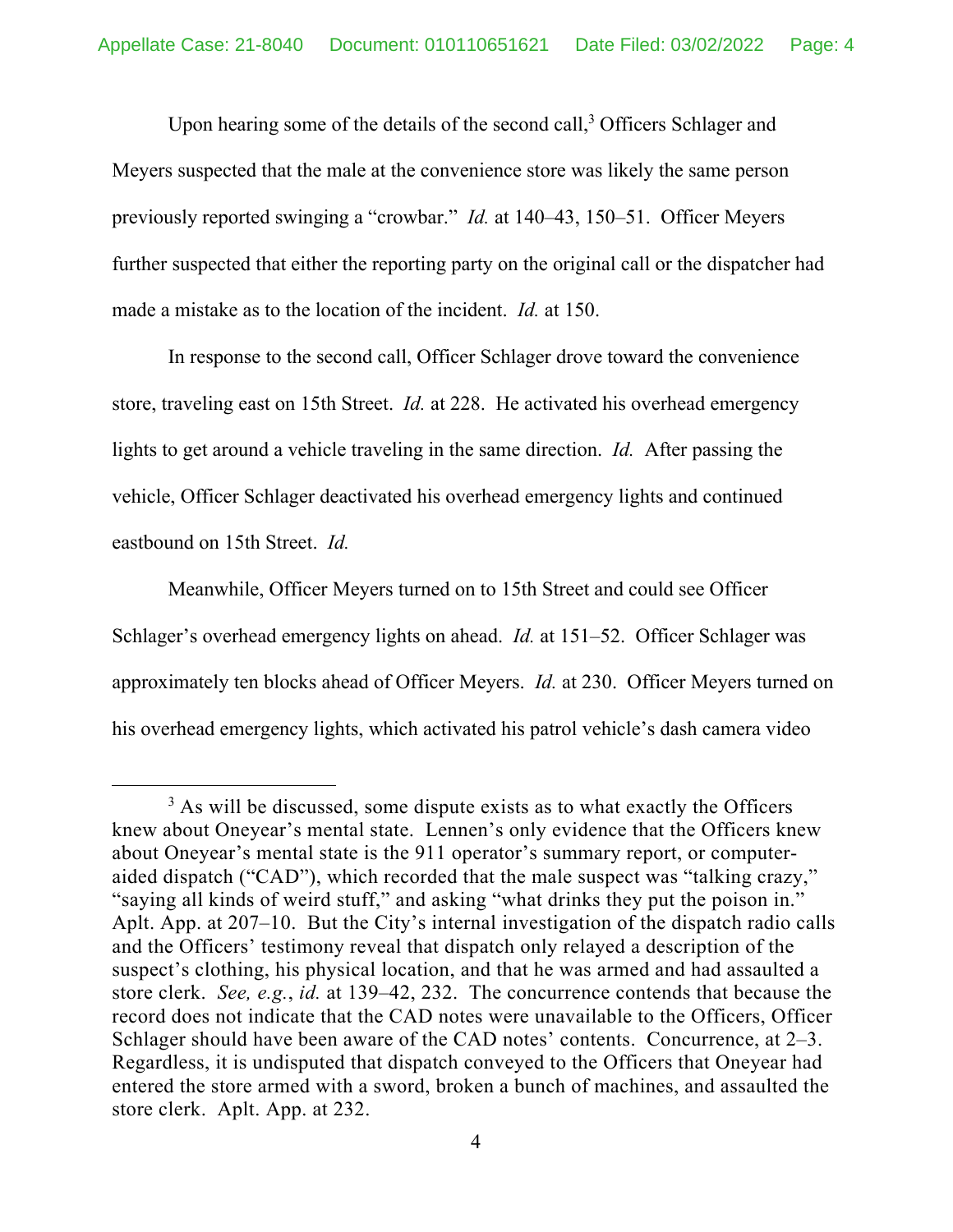and his personal microphone recording. *Id.* at 148–49. The video and audio that Officer Meyers' patrol vehicle and personal microphone captured is the only video/audio evidence in this case. *See* Officer Meyers' Dashcam Video ("Dashcam Video").

As Officer Schlager continued on 15th Street, he saw something moving in the middle of the eastbound lane. *Id.* at 228. He slowed and came to a complete stop on the right-hand side of the road in the eastbound lane. *See* Dashcam Video. Although the scene was dimly lit, Officer Schlager identified a person walking westbound on 15th Street near the entrance to the Quail Run Apartments. *Id.* at 228. Because the person was in reasonably close proximity to the convenience store, Officer Schlager suspected that this person could be the male suspect reported to have assaulted the store clerk while armed with a sword. *Id.* at 141.

At approximately 11:39 p.m., Officer Schlager radioed dispatch that he would "be out with that male walking in the street in front of Quail Run." Dashcam Video, at 2:07– 2:11.4 He then activated his overhead emergency lights. *Id.* at 2:15. As Officer Schlager stopped his vehicle, the individual was at a distance concealed in the shadows but can be seen moving toward Officer Schlager's vehicle. Aple. Supp. App. Vol. I at 50. Officer Schlager approached the person, later identified as Douglas Oneyear, and began by saying, "Hi, I'm Officer Schlager," in an attempt to engage Oneyear in conversation. *Id.*  at 50; Aplt. App. at 228. Officer Schlager then noticed a reflection from the blade of a sword, which alerted him that "the subject was armed." Aplt. App. at 142–43, 228.

<sup>&</sup>lt;sup>4</sup> The Dashcam Video timestamps refer to the time elapsed since the start of Officer Meyers' dashcam recording.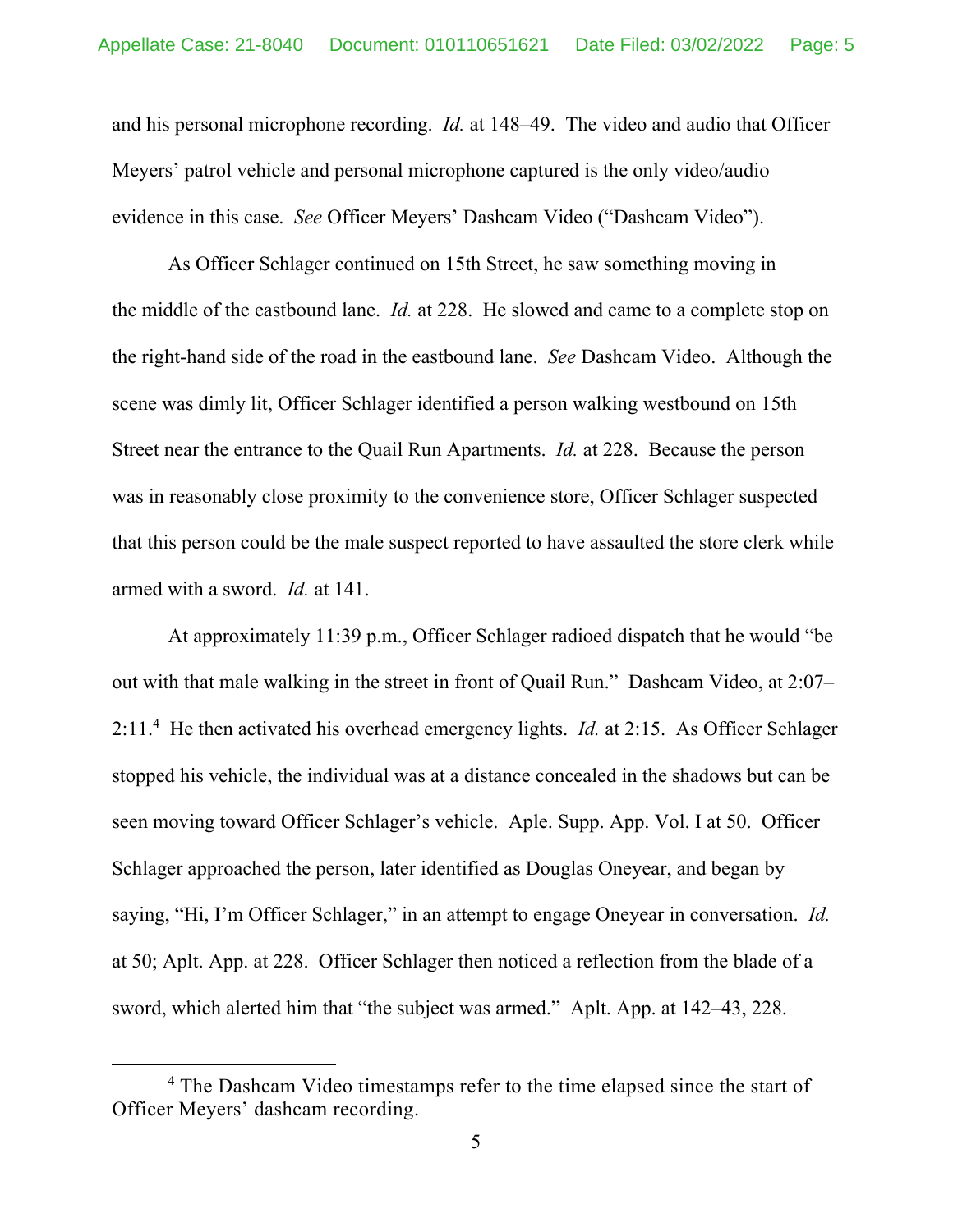Around this time, Officer Meyers arrived at the scene and stopped his patrol

vehicle just to the left and behind Officer Schlager's patrol vehicle in the eastbound lane

so that the two vehicles were staggered. Dashcam Video, at 2:16–2:20. From here, the

events leading to Oneyear's death occurred very quickly, all within about ten seconds:

**2:20–2:21:** Officer Schlager stopped walking near the front driver's side bumper of his vehicle while Officer Meyers exited his car. Officer Schlager testified that he did not observe firsthand or hear anything about Oneyear from dispatch that would lead him to believe that Oneyear was drunk, high, mentally ill, or emotionally unstable. Aple. Supp. App. Vol. I at 60–61.

**2:22–2:23:** Officer Schlager yelled, "Drop the sword!", and began backpedaling along his vehicle while Officer Meyers exited his vehicle. Officer Schlager had his gun drawn and pointed at Oneyear as he backed up.

**2:23–2:24:** Oneyear, who cannot be seen in the video yet because he was in front of Officer Schlager's car, yelled back at Officer Schlager. His response on the recording is unclear due to conflicting background noise, but the word "gun" at the end of his statement is clear. Officer Schlager believed that Oneyear had said something to the effect of, "I know you don't have a fucking gun." Aplt. App. at 228. Officer Meyers testified that he could not recall specifically what Oneyear said but that he could sense anger and defiance in Oneyear's voice and interpreted it as "[t]his guy is not going to listen to any of our commands." *Id.* at 153. Officer Meyers further testified that he recalled processing whatever Oneyear said in response to Officer Schlager's commands as a "fuck you" response to Officer Schlager. *Id.*

**2:24–2:25:** Oneyear is seen for the first time on the video. He was in front of Officer Schlager's driver's side headlight and walking very quickly toward Officer Schlager.

**2:24–2:25:** Officer Schlager yelled, "Drop the sword now, sir!", as he continued to retreat along the driver's side of his vehicle. Officer Schlager testified that at this point he was unaware that Officer Meyers had arrived on the scene and believed that he was alone dealing with a rapidly approaching armed suspect. Aple. Supp. App. Vol. I at 56–57.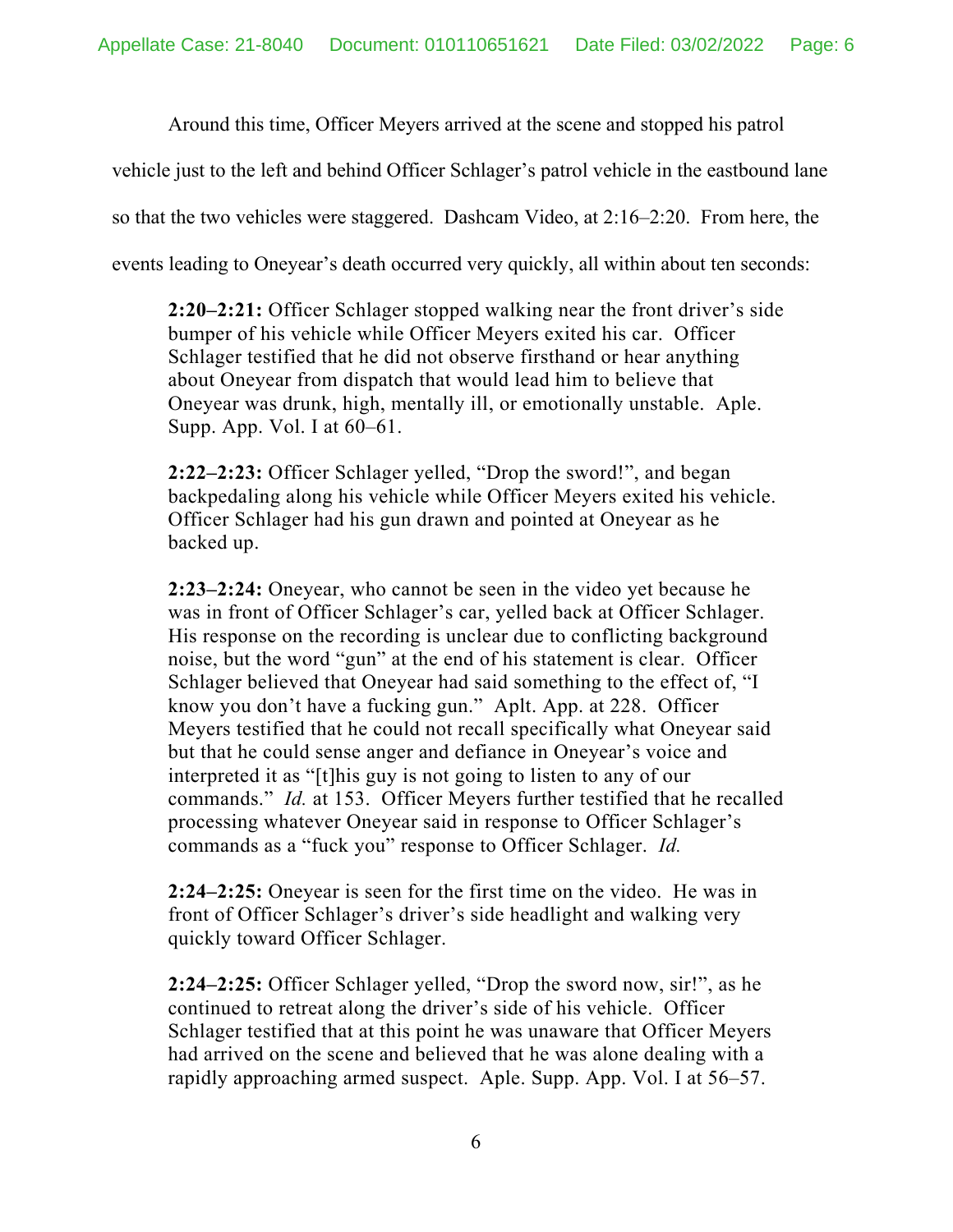**2:25–2:26:** Officer Meyers radioed to dispatch, "302 [Meyers' Unit Number], one at gunpoint."

**2:26–2:27:** A long, thin object can be seen in Oneyear's right hand as he cast a shadow blocking Officer Schlager's driver's side headlight. Oneyear was holding the object low to the side, not raised. The object reflected the light and appeared to be metal or metallic in color. Officer Meyers testified that he was unsure of the exact nature of the weapon but "knew it had some sort of edge on it or it was heavy or sharp, based on how [Oneyear] was carrying it." Aple. Supp. App. Vol. I at 127. Officer Meyers saw Oneyear approaching Officer Schlager with his arm down, "bicep facing forward to do almost an upward swing" with the weapon. *Id.* He believed Oneyear was holding the weapon in a way so that it was ready to be "swung" or used. Aplt. App. at 153.

**2:27–2:28:** Officer Schlager yelled, "Now!" Officer Meyers yelled, "Drop it!"

**2:28:** Officer Meyers' hands can be seen on the left side of the video for the first time as he moved forward with his drawn gun pointed at Oneyear, but Officer Meyers was still several feet behind Officer Schlager.

**2:25–2:28:** Oneyear continued to walk very briskly directly toward Officer Schlager. Oneyear never slowed his advance, stopped, dropped the sword, or indicated compliance with the Officers' directions in any way. Officer Schlager testified that he was in fear for his life, as Oneyear appeared to be fixated on him and was walking in a determined manner with his sword out to his side. Aplt. App. at 228; Aple. Supp. App. Vol. I at 60. Officer Meyers testified that as he attempted to get a better angle of approach on Oneyear, he reached a point where he believed Oneyear was too close and that Oneyear could have taken a step toward Officer Schlager and easily swung and hit Officer Schlager with the weapon. Aple. Supp. App. Vol. I at 127–29. Officer Meyers also believed, at that moment, that Oneyear's approach was "aggressive" and that he was "walking out of anger" based on his tense muscle tone, posture of leaning forward, and his determination. *Id.*  Officer Meyers believed that Oneyear was "going for Officer Schlager," which was a shock to Officer Meyers because in his past experience armed suspects "ditch the weapon and run" when they encounter officers. *Id.* at 136. He was scared for himself and Officer Schlager and did not "want to see [his] partner die that day." *Id.* at 127, 137.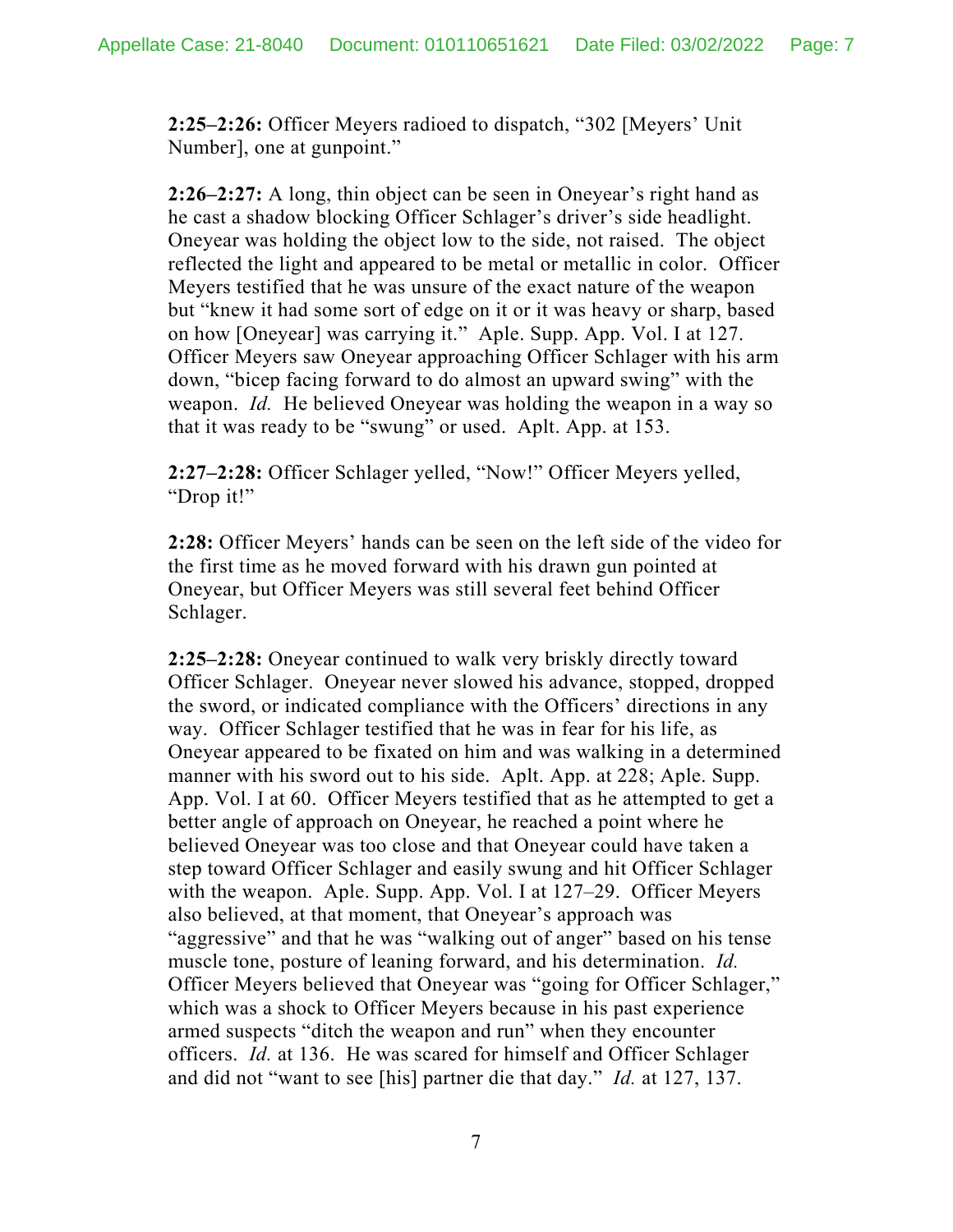**2:28–2:29:** The Officers fired a total of three shots at Oneyear in quick succession. Officer Schlager appeared to fire the first shot.

**2:29–2:30:** Oneyear fell to the ground, and the object came loose from his hand next to him. He fell near the front driver's side tire of Officer Schlager's vehicle. Officer Schlager stood at the rear driver's side of his vehicle while Officer Meyers stood to the left and a few feet behind Officer Schlager.

**2:31–2:32:** Officer Meyers reported to dispatch, "302, shots fired."

**2:34–2:43:** Both Officers instructed Oneyear, "Show us your hands." Oneyear moved slightly on the ground but did not otherwise respond to the Officers in a manner that could be seen or heard on the video.

Officer Meyers then confirmed their location with dispatch again, and the

Officers approached Oneyear. Dashcam Video, at 2:53–3:04. Officer Schlager moved the sword away from Oneyear and placed him in handcuffs, and the Officers proceeded to render medical aid including packing the wounds until other officers and EMTs arrived. *Id.* at 3:04–10:16. At that time, Officers Schlager and Meyers were instructed to step away and were told that they would be kept out of the loop moving forward because the Wyoming Division of Criminal Investigation would take over and investigate the shooting. *Id.* at 10:16–11:23. At 11:50 p.m., EMTs pronounced Oneyear deceased. Neither Officer had ever met Oneyear prior to this interaction.

### **B. Procedural History**

On February 25, 2019, Lennen initiated this action by filing a complaint against the City of Casper (City of Casper Police Department and Wyoming Law Enforcement Academy) and Officers Schlager and Meyers, in their official and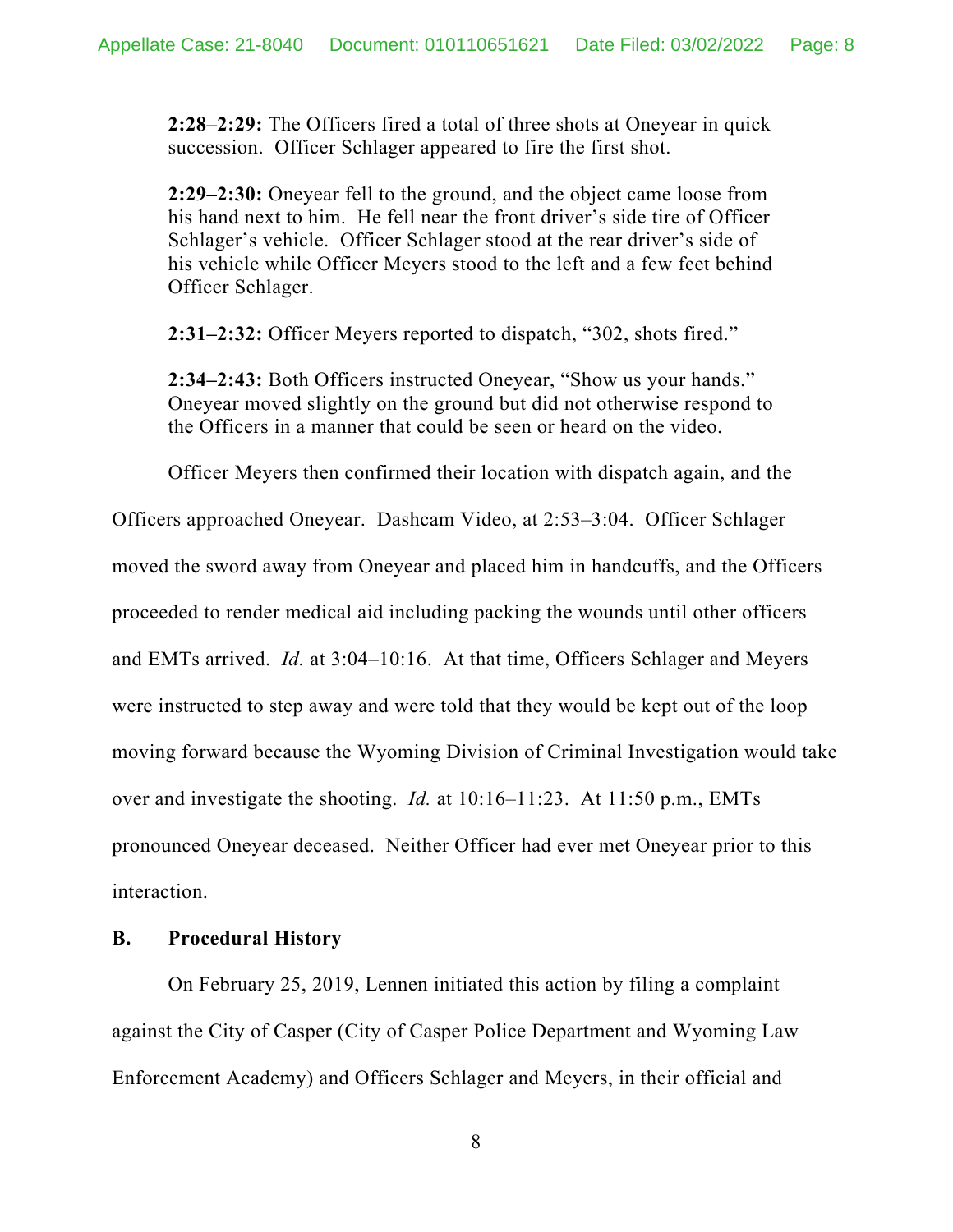individual capacity, alleging (1) excessive force under 42 U.S.C. § 1983,

(2) negligent failure to train by the City of Casper Police Department, (3) and a state law claim for wrongful death. The City and Officers Schlager and Meyers, in their official capacity, moved for summary judgment. Officers Schlager and Meyers, in their individual capacity, also filed a motion for summary judgment claiming qualified immunity on both the excessive force and wrongful death claims.

The district court entered an order granting in part and denying in part defendants' motions for summary judgment. As regards Lennen's § 1983 claims, the district court granted summary judgment in favor of Officers Schlager and Meyers and the City. The district court declined to exercise supplemental jurisdiction over Lennen's state law wrongful death claim and dismissed that claim without prejudice.

In viewing the evidence in the light most favorable to Lennen, the district court determined that the *Graham* factors (*Graham v. Connor*, 490 U.S. 386 (1989)) and the *Estate of Larsen* subfactors (*Estate of Larsen ex rel. Sturdivan v. Murr*, 511 F.3d 1255 (10th Cir. 2008)) weighed in the Officers' favor and against Lennen's claim of excessive force. The district court stated that "[g]iven the circumstances, a reasonable officer could have believed that [Oneyear] posed an immediate threat of serious physical injury or death to the officers in the time leading up to and at the precise moment he was shot." Aplt. App. at 280. The district court therefore concluded that the actions of Officers Schlager and Meyers were objectively reasonable in light of the facts and circumstances presented and that Lennen had not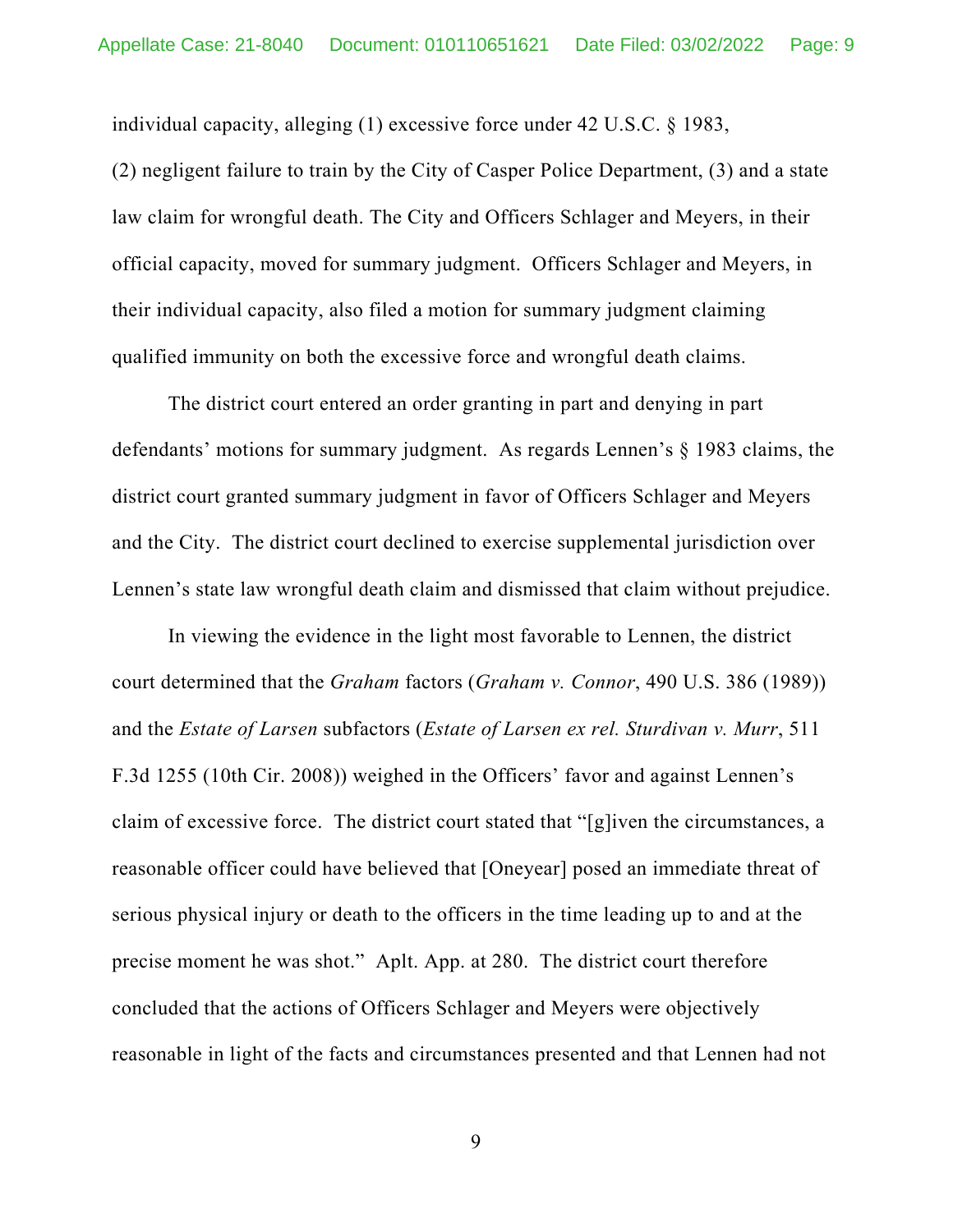shown that the Officers used excessive, unreasonable force against Oneyear in violation of his Fourth Amendment rights.

Based on this reasonableness inquiry, the district court determined that the Officers were entitled to qualified immunity because Lennen could not show a constitutional violation. In rendering its decision, the district court pointed out that Lennen had alleged numerous facts that were not supported by the record or were contradicted by the record. The district court acknowledged that because the Dashcam Video was available in Lennen's case, the district court was required to accept Lennen's version of events only to the extent it is not discredited by the record so that no reasonable jury could believe Lennen's version of events (citing *Emmett*, 973 F.3d at 1131). Therefore, the district court was not required to accept unsupported facts or facts that were contradicted by the record, specifically the Dashcam Video.

For the sake of completeness, the district court also addressed the second prong of the qualified immunity analysis. The district court determined that Lennen had not shown that the law was clearly established on February 25, 2018, such that it would have put every reasonable officer in Officers Schlager and Meyers' positions on reasonable notice that their conduct violated Oneyear's Fourth Amendment rights. The district court specifically determined that *Sevier v. City of Lawrence, Kansas*, 60 F.3d 695 (10th Cir. 1995), *Allen v. Muskogee*, 119 F.3d 837 (10th Cir. 1997), and their progeny did not place Officers Schlager or Meyers on reasonable notice that their conduct toward Oneyear in this case violated a constitutional right. The district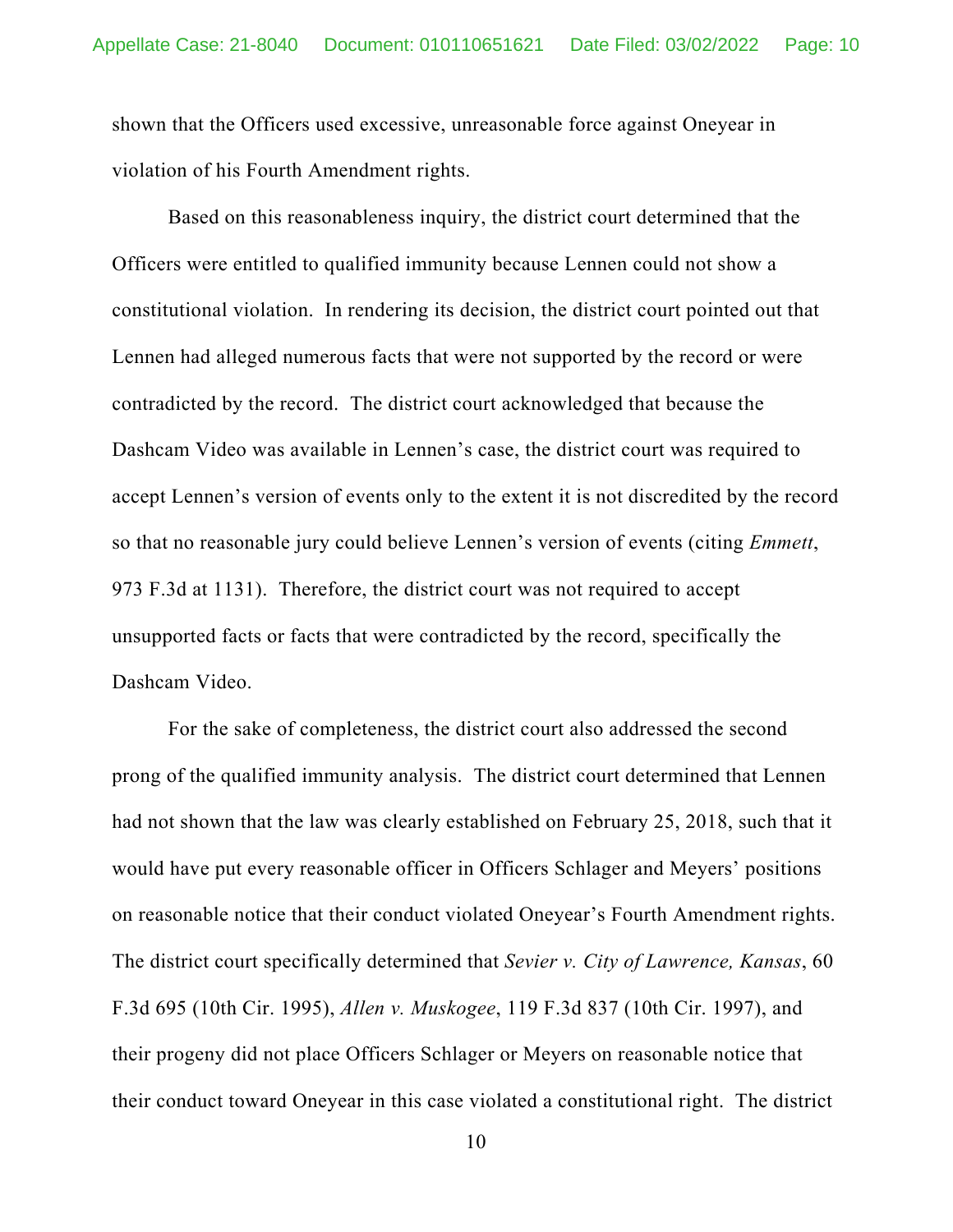court concluded by reiterating that Officers Schlager and Meyers were entitled to qualified immunity against Lennen's individual capacity claims and that the City was entitled to summary judgment regarding Lennen's failure-to-train claim because "the lack of a Fourth Amendment violation by the officers precludes any claim that they were improperly trained." Aplt. App. at 295.

Lennen filed a timely appeal to this court.

### **II**

Lennen argues that Officers Schlager and Meyers used unreasonable excessive force against Oneyear in violation of his constitutional rights under the Fourth Amendment and that the City of Casper/Casper Police Department was deliberately indifferent to the training and supervision of its officers in the use of less than lethal force. Specifically, Lennen asserts that the district court erred in granting summary judgment in favor of Officers Schlager and Meyers and the City because (1) some of the district court's factual findings and conclusions regarding the Officers' conduct are unsupported by the evidence or contrary to the evidence; and (2) the district court erred by relying on these findings and "the subjective thoughts, feelings, and beliefs" of the Officers in its determination that their actions were "objectively reasonable." Lennen further argues that because the Officers violated Oneyear's constitutional rights, the district court erred in holding that the cases of *Sevier v. City of Lawrence, Kansas*, *Allen v. Muskogee*, and their progeny did not place the Officers on reasonable notice that their conduct toward Oneyear in this case violated his constitutional rights. Officers Schlager and Meyers and the City respond that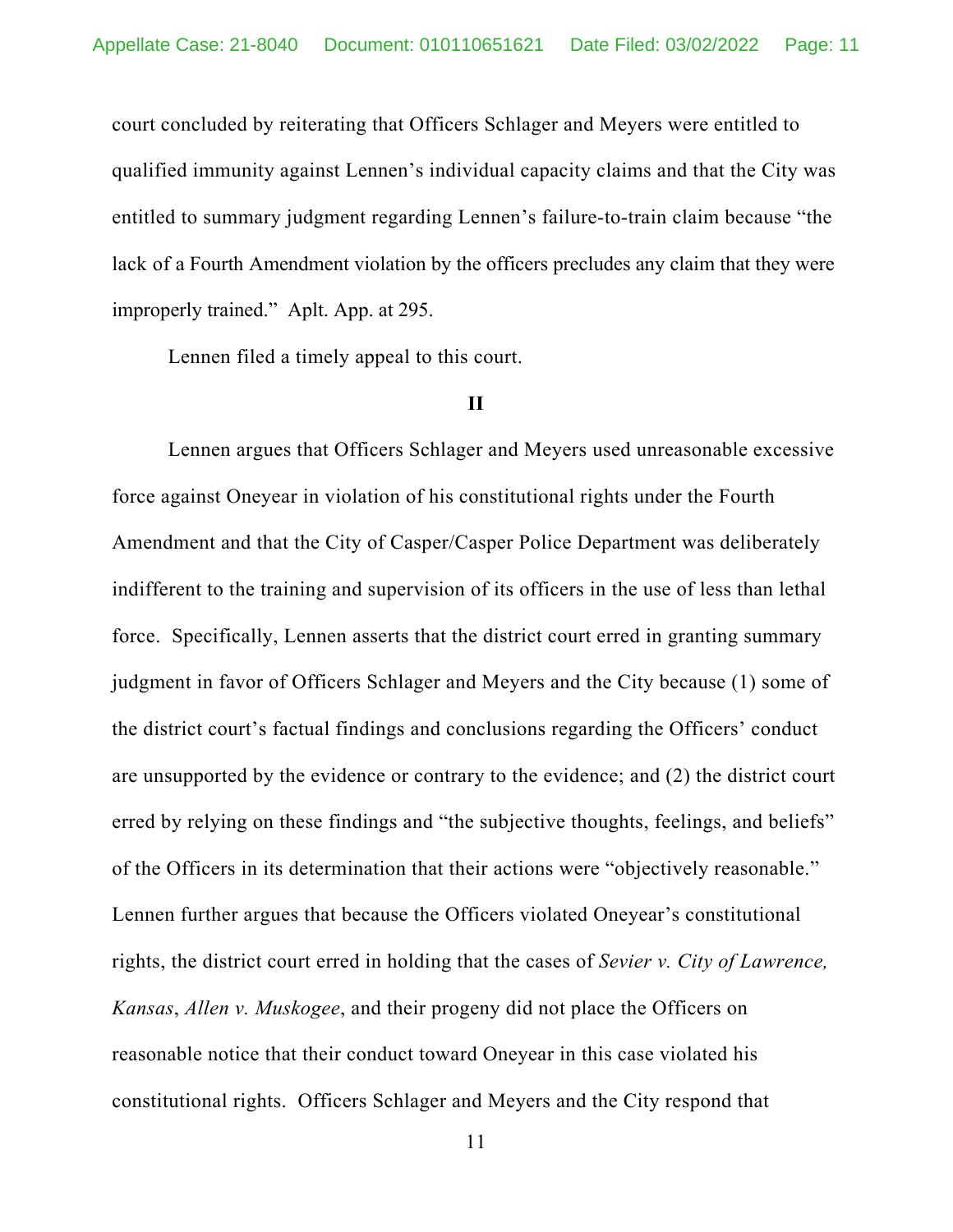Oneyear's constitutional rights were not violated and the Officers are entitled to qualified immunity.

The doctrine of qualified immunity shields officials from civil liability so long as their conduct "does not violate clearly established statutory or constitutional rights of which a reasonable person would have known." *Mullenix v. Luna*, 577 U.S. 7, 11 (2015) (per curiam) (quoting *Pearson v. Callahan*, 555 U.S. 223, 231 (2009)). A defendant's assertion of qualified immunity from suit under 42 U.S.C. § 1983 results in a presumption of immunity. *Estate of Smart by Smart v. City of Wichita*, 951 F.3d 1161, 1168 (10th Cir. 2020). A plaintiff "can overcome this presumption only by showing that (1) the officers' alleged conduct violated a constitutional right, and (2) it was clearly established at the time of the violation, such that 'every reasonable official would have understood,' that such conduct constituted a violation of that right." *Reavis ex rel. Estate of Coale v. Frost*, 967 F.3d 978, 984 (10th Cir. 2020) (internal quotation marks omitted).

Lennen alleges that the Officers' use of excessive force violated Oneyear's Fourth Amendment rights. *See Estate of Booker v. Gomez*, 745 F.3d 405, 419 (10th Cir. 2014). To state an excessive force claim under the Fourth Amendment, Lennen "must show *both*  that a seizure occurred and that the seizure was unreasonable." *Thomas v. Durastanti*, 607 F.3d 655, 663 (10th Cir. 2010) (internal quotation marks omitted). Seizure by use of deadly force is subject to the Fourth Amendment's reasonableness requirement. *Tennessee v. Garner*, 471 U.S. 1, 7 (1985). The reasonableness of a particular use of force "must be judged from the perspective of a reasonable officer on the scene, rather than with the 20/20 vision of hindsight." *Graham*, 490 U.S. at 396. In other words,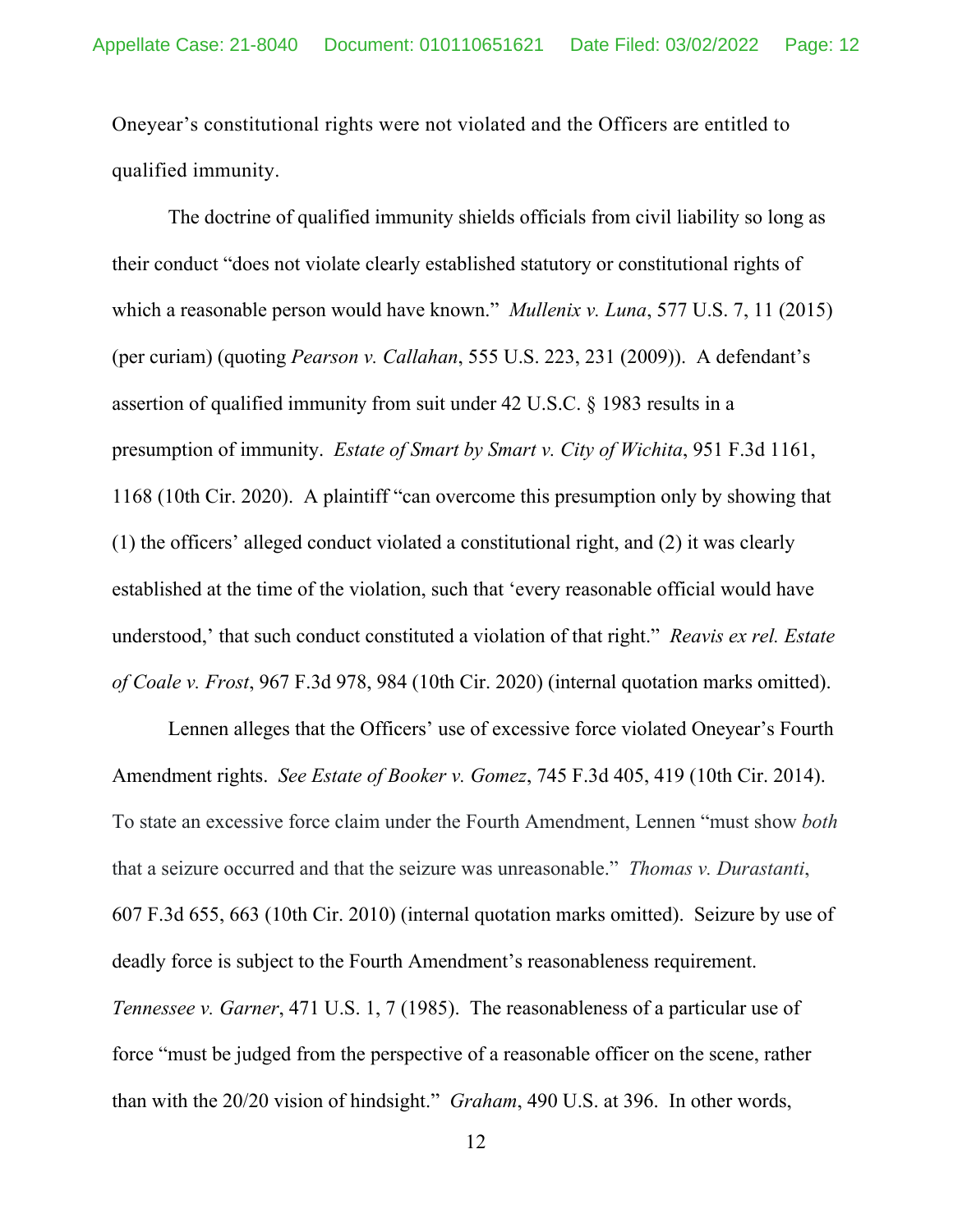"[t]he calculus of reasonableness must embody allowance for the fact that police officers are often forced to make split-second judgments—in circumstances that are tense, uncertain, and rapidly evolving—about the amount of force that is necessary in a particular situation." *Id.* at 396–97.

The reasonableness inquiry in an excessive force case is objective and involves a "totality of the circumstances" analysis because "the question is whether the officers' actions are 'objectively reasonable' in light of the facts and circumstances confronting them, without regard to their underlying intent or motivation." *Id.* at 397; *Garner*, 471 U.S. at 8–9. When considering "the facts and circumstances of each particular case," courts specifically consider three factors the Supreme Court outlined in *Graham*: (1) "the severity of the crime at issue," (2) "whether the suspect poses an immediate threat to the safety of the officers or others," and (3) "whether he is actively resisting arrest or attempting to evade arrest by flight." 490 U.S. at 396. Tenth Circuit precedent instructs that courts also should consider four nonexclusive factors in assessing the threat posed by a suspect: "(1) whether the officers ordered the suspect to drop his weapon, and the suspect's compliance with police commands; (2) whether any hostile motions were made with the weapon towards the officers; (3) the distance separating the officers and the suspect; and (4) the manifest intentions of the suspect." *Estate of Larsen*, 511 F.3d at 1260.

Moreover, to succeed in a § 1983 claim against a municipality, Lennen must show two elements: "(1) a municipal employee committed a constitutional violation, and (2) a municipal policy or custom was the moving force behind the constitutional deprivation."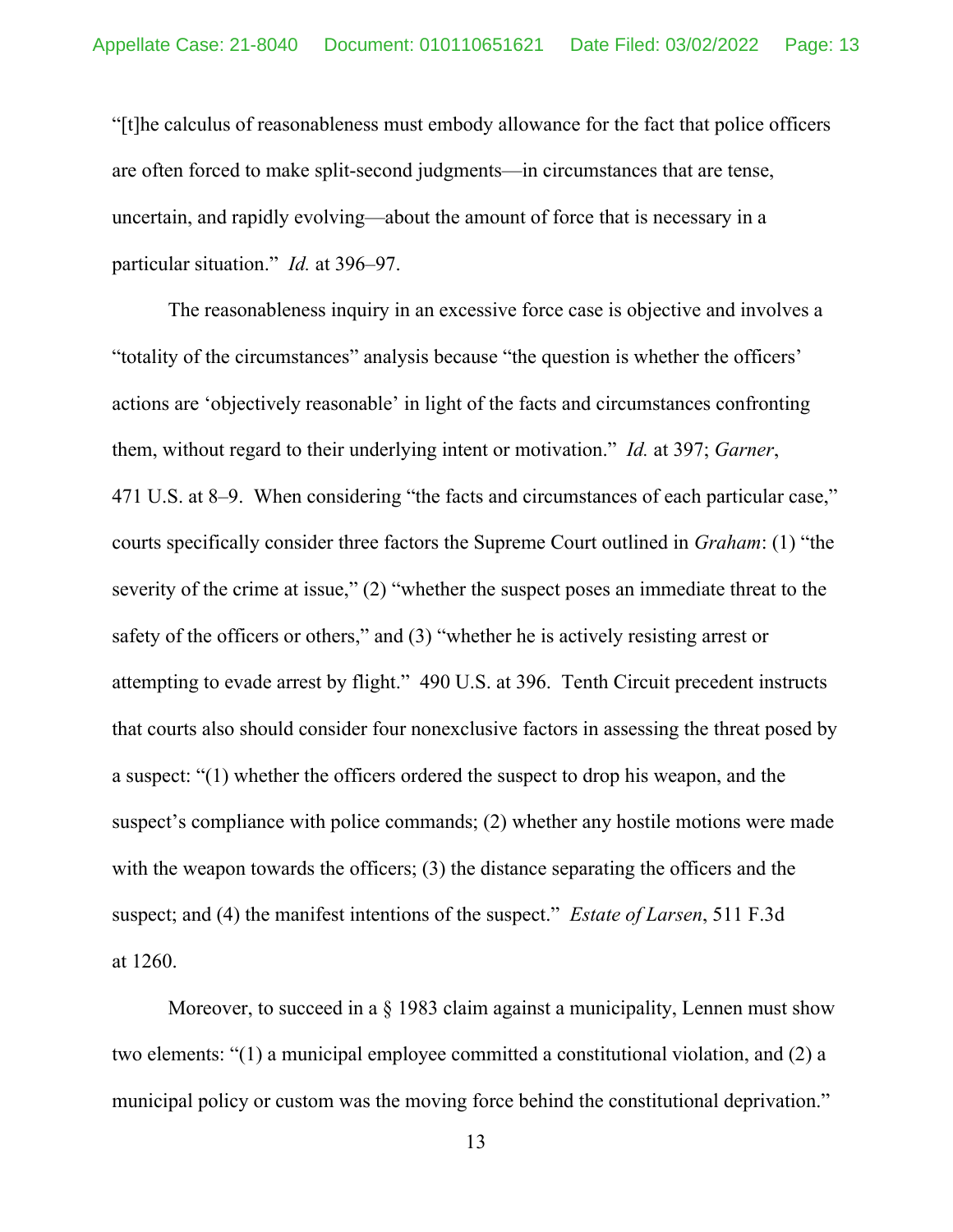*Cordova v. Aragon*, 569 F.3d 1183, 1193 (10th Cir. 2009). Municipal liability based on inadequate training requires proof of "deliberate indifference." *Barney v. Pulsipher*, 143 F.3d 1299, 1307 (10th Cir. 1998). The deliberate indifference standard "may be satisfied when the municipality has actual or constructive notice that its action or failure to act is substantially certain to result in a constitutional violation, and it consciously or deliberately chooses to disregard the risk of harm." *Id.* 

### **A. The Officers' Conduct**

Lennen first argues that the district court erred in some of its factual findings and conclusions regarding whether the evidence showed that the Officers' conduct violated Oneyear's constitutional rights, which is a threshold issue for both the excessive force/qualified immunity and failure-to-train claims.

We review a grant of summary judgment based on qualified immunity de novo*,* applying the same legal standard used by the district court. *Reeves v. Churchich*, 484 F.3d 1244, 1250 (10th Cir. 2007). A court "shall grant summary judgment if the movant shows that there is no genuine dispute as to any material fact and that the movant is entitled to judgment as a matter of law." Fed. R. Civ. P. 56(a). In applying this standard, the court construes the evidence in the light most favorable to Lennen as the nonmoving party and resolves all factual disputes and reasonable inferences in favor of Lennen. *McBeth v. Himes*, 598 F.3d 708, 715 (10th Cir. 2010). However, this is only true insofar as "there is a 'genuine' dispute as to those facts." *Scott v. Harris*, 550 U.S. 372, 380 (2007). "A dispute over a material fact is 'genuine' if a rational jury could find in favor of the nonmoving party on the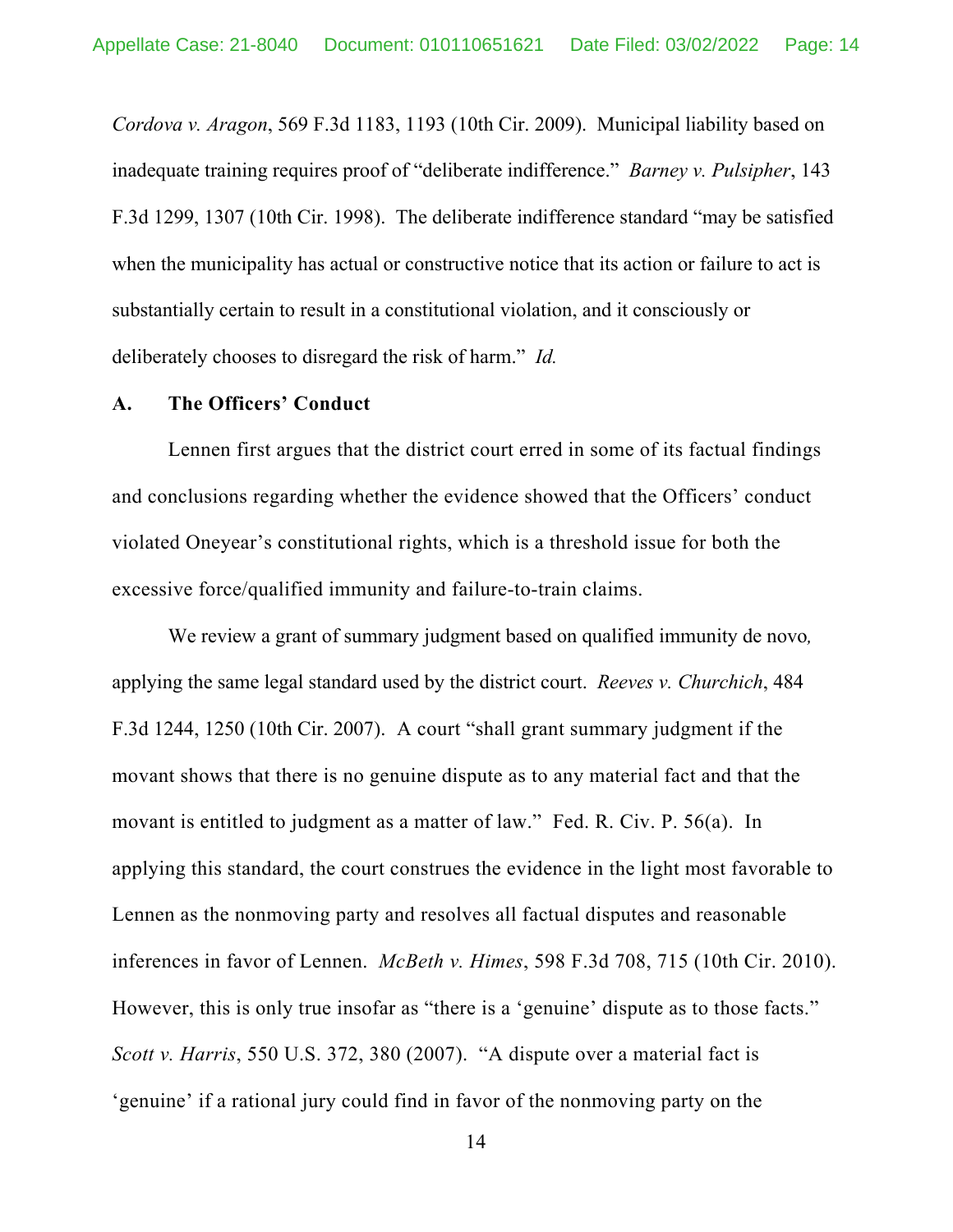evidence presented." *Tabor v. Hilti, Inc.*, 703 F.3d 1206, 1215 (10th Cir. 2013) (internal quotation marks omitted).

In cases where defendants have moved for summary judgment based on qualified immunity, as did Officers Schlager and Meyers, the district court still must view the facts in the light most favorable to Lennen and resolve all factual disputes and reasonable inferences in favor of Lennen. *See id*; *Booker*, 745 F.3d at 411. Thus, when presented with a motion for summary judgment asserting qualified immunity, qualified immunity is proper when the record plainly demonstrates that no constitutional right has been violated. *Riggins v. Goodman*, 572 F.3d 1101, 1107 (10th Cir. 2009). Since qualified immunity is not a defense available to a municipal defendant, the municipality bears the usual summary judgment burden of showing the absence of any genuinely disputed material fact—that is, the City has the burden of proving the lack of a constitutional violation. Accordingly, when resolving the present questions of excessive force/qualified immunity and failure-to-train, we must resolve the threshold question of whether the record shows that the conduct of Officers Schlager and Meyers violated a constitutional right. *See Scott*, 550 U.S. at 377–78; *Cordova*, 569 F.3d at 1193.

To assess the constitutionality of the Officers' actions, we must first determine the relevant facts. *Scott*, 550 U.S. at 378. In Lennen's case, video evidence—the Dashcam Video—exists in the record "depicting the events as they occurred." *Carabajal v. City of Cheyenne, Wyoming*, 847 F.3d 1203, 1207 (10th Cir. 2017) (citing *Scott*, 550 U.S. at 380). No party has challenged the authenticity or accuracy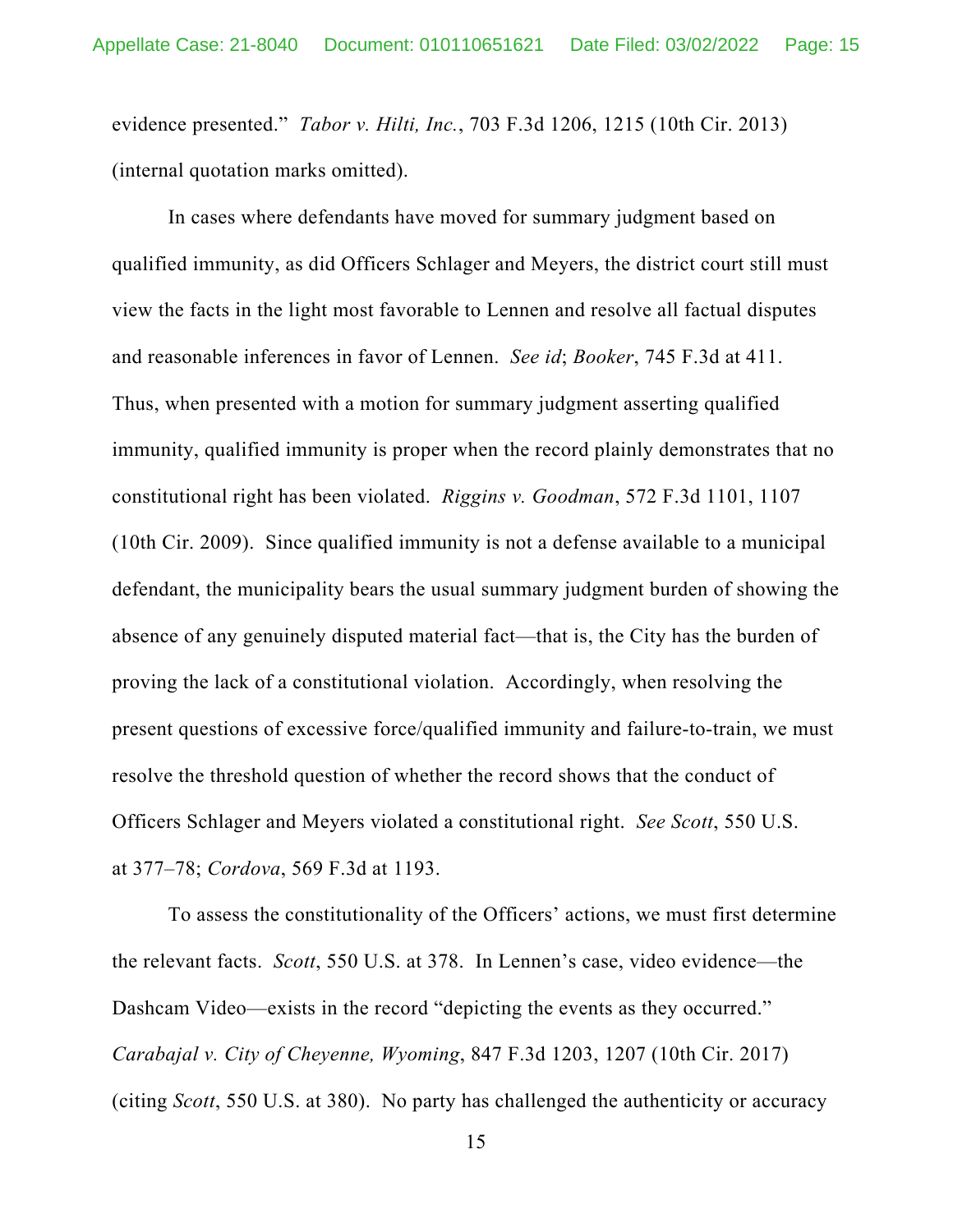of the Dashcam Video. We therefore accept Lennen's "version of the story to the extent that it is not 'so utterly discredited by the record that no reasonable jury could have believed [her].'" *Emmett*, 973 F.3d at 1131 (quoting *Scott*, 550 U.S. at 380). When we rely on the video evidence here, we continue to view that evidence, as all other proper evidence, in the light most favorable to Lennen. *Carabajal*, 847 F.3d at 1207.

Lennen alleges that the record shows the following facts about the Officers' conduct: (1) the Officers knew that Oneyear was mentally or emotionally disturbed; (2) the Officers aggressively confronted Oneyear or approached him in a threatening manner; (3) the Officers forced their way into a confrontation with Oneyear in a confined space; (4) Officer Schlager did not know that Oneyear was armed and striding toward him until he got out and moved in front of his vehicle; (5) Oneyear was farther than approximately thirty feet away when shot; and (6) the Officers created the situation warranting the use of deadly force with their aggressive approach.

We conclude that the record, in particular the Dashcam Video, does not support Lennen's version of the facts and that her assertions are "so utterly discredited by the record that no reasonable jury could have believed [her].'" *Emmett*, 973 F.3d at 1131 (quoting *Scott*, 550 U.S. at 380). The record and the Dashcam Video do not support her allegations regarding the Officers' conduct. Lennen argues, for instance, that the record clearly demonstrates that the Officers knew that Oneyear was mentally or emotionally disturbed and therefore they should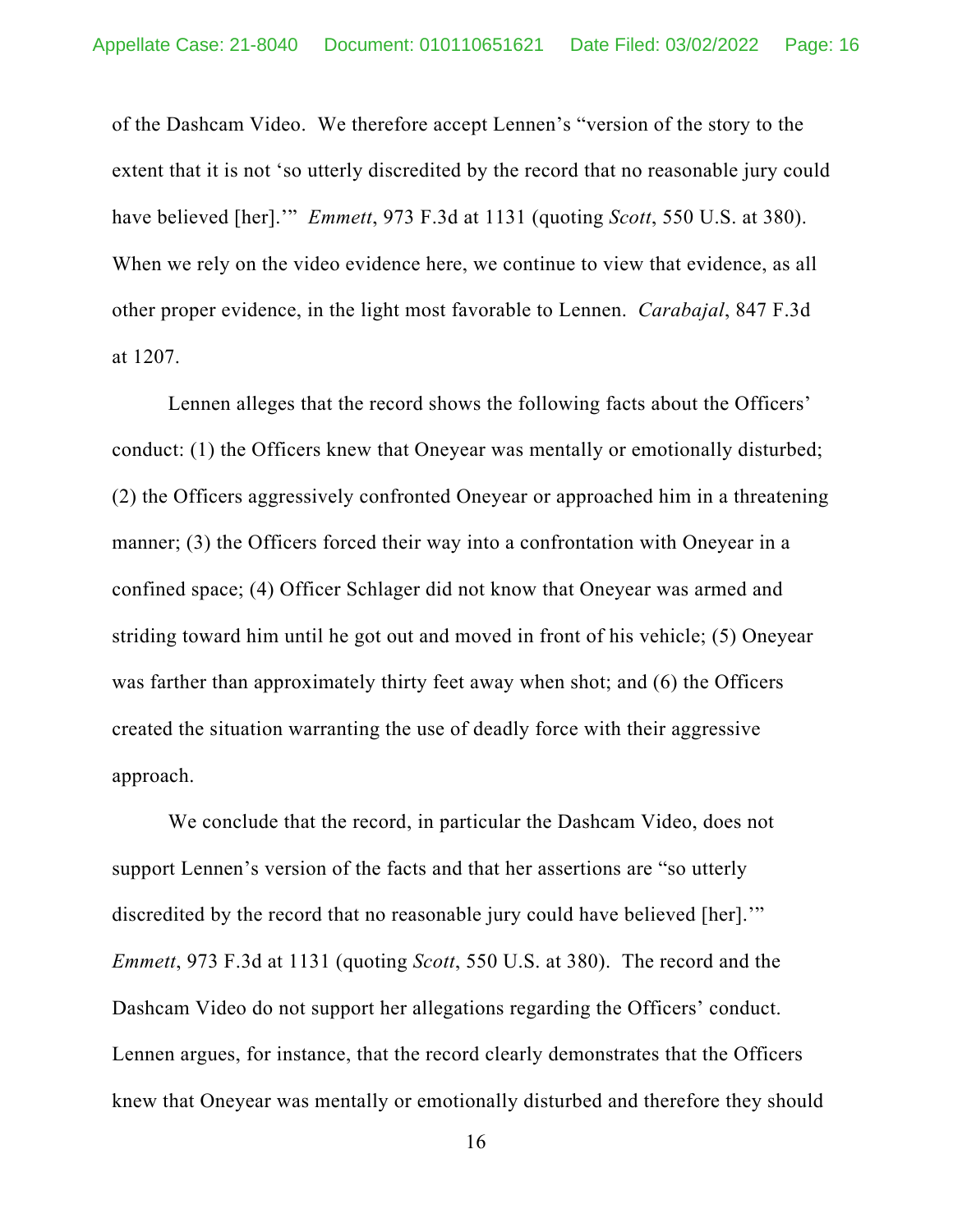have taken a different approach. Aplt. Br. at 15. In support, Lennen points to the 911 operator's summary report (the CAD notes) of the convenience store clerk's call reporting that the suspect was talking "crazy talk" and "asked her what drinks they put the poison in." Aplt. App. at 207–10. However, we cannot determine from this operator's summary whether the Officers were made aware of these comments when they received the calls from dispatch, and the City's internal investigation of the radio calls and the Officers' testimony reveal that dispatch only relayed a description of the suspect's clothing, his physical location, and that he was armed and had assaulted a store clerk. *See, e.g.*, *id.* at 139–42, 232. The record also shows that neither Officer had met Oneyear before this incident, so they did not have previous knowledge if he had any alleged mental illness, suicidal tendencies, or other emotional instability. Even if we assumed that dispatch communicated this information to the Officers and the Officers were aware of these comments, the events as they unfolded gave the Officers little if any opportunity to take a more ameliorative approach, and as will be discussed, the reasonableness of use of force is based on the perspective of a reasonable officer on the scene, not with the benefit of hindsight. *Graham*, 490 U.S. at 396.

Lennen's other contentions are based on misstatements of fact or are plainly contradicted by the Dashcam Video. Lennen argues evidence shows that the Officers aggressively confronted Oneyear and screamed instructions at him even though Oneyear "never changed pace or direction nor made any threatening gesture toward them." Aplt. Br. at 15. But the record indicates that Officer Schlager initially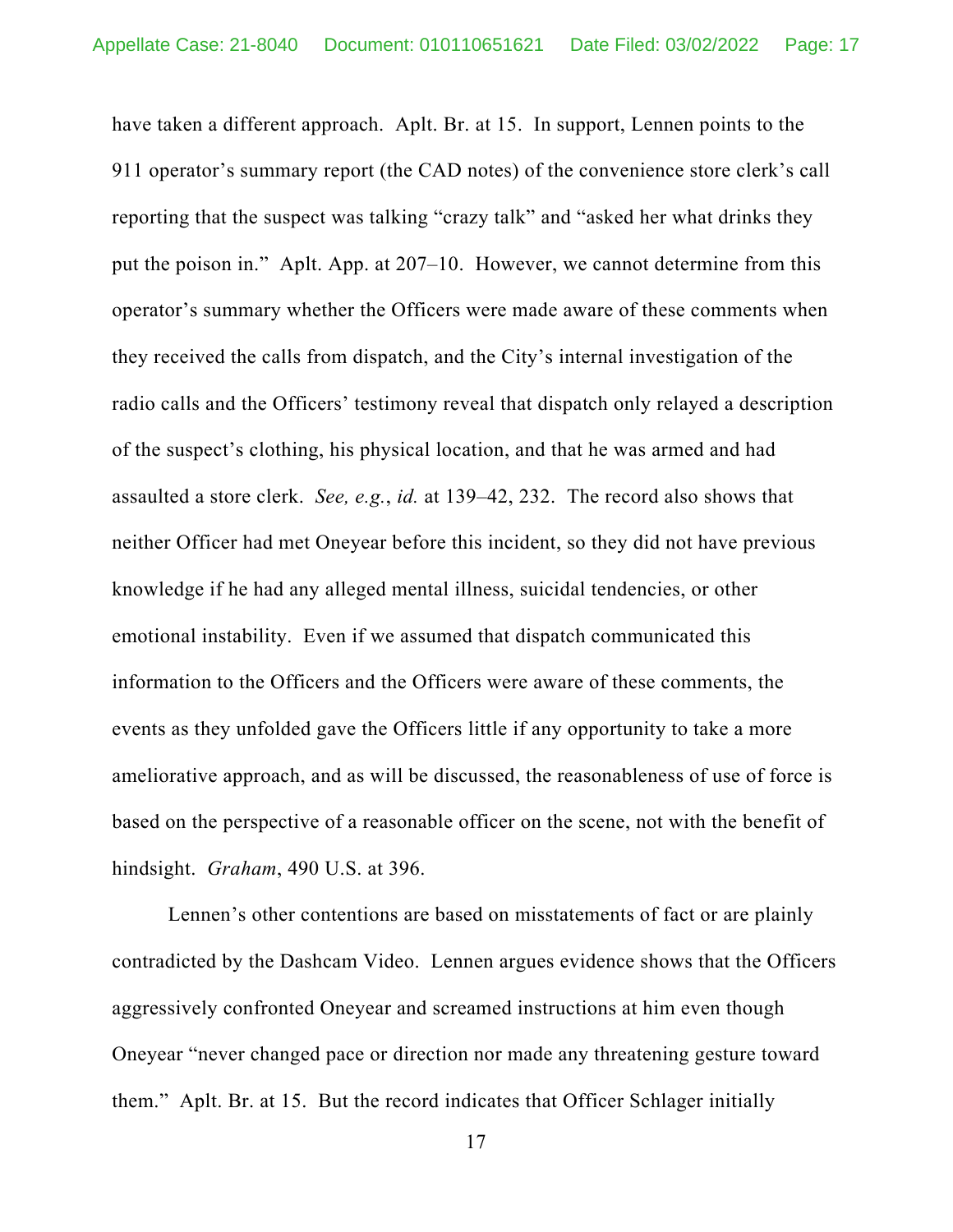approached Oneyear to introduce himself and only after Oneyear rapidly advanced toward him with a sword did Officer Schlager issue commands to drop the sword. Aple. Supp. App. Vol. I at 50; Dashcam Video, at 2:22–2:28. Lennen argues that the Officers forced their way into a confrontation in a confined space with Oneyear because they blocked his path and trapped him between a plowed snowbank on his right and the snow-covered ground on his left. Aplt. Br. at 16. But the Dashcam Video shows that Oneyear was in the middle of a public street when he encountered Officer Schlager and that Oneyear could have freely turned and walked back toward the convenience store, exited to his left into Quail Run Apartments, or turned to his right and walked south without obstruction. Dashcam Video, at 2:05–2:27. Lennen argues that the Dashcam Video "in conjunction with the crime scene photographs" show that Oneyear was farther than thirty feet away when shot. Aplt. Br. at 19–20. But again, the Dashcam Video clearly shows that Oneyear and Officer Schlager were approximately the length of Officer Schlager's vehicle from each other when the shooting occurred and that Oneyear was within a stride or two of being able to strike Officer Schlager with the sword, which is further supported by Officer Meyers' testimony. Dashcam Video, at 2:24–2:30; Aplt. App. at 277; Aple. Supp. App. Vol. I at 127. Furthermore, the crime scene photographs do not contradict the Dashcam Video. *See* Aplt. App. at 239–43.

We therefore conclude that the record does not support Lennen's version of the facts regarding the Officers' conduct.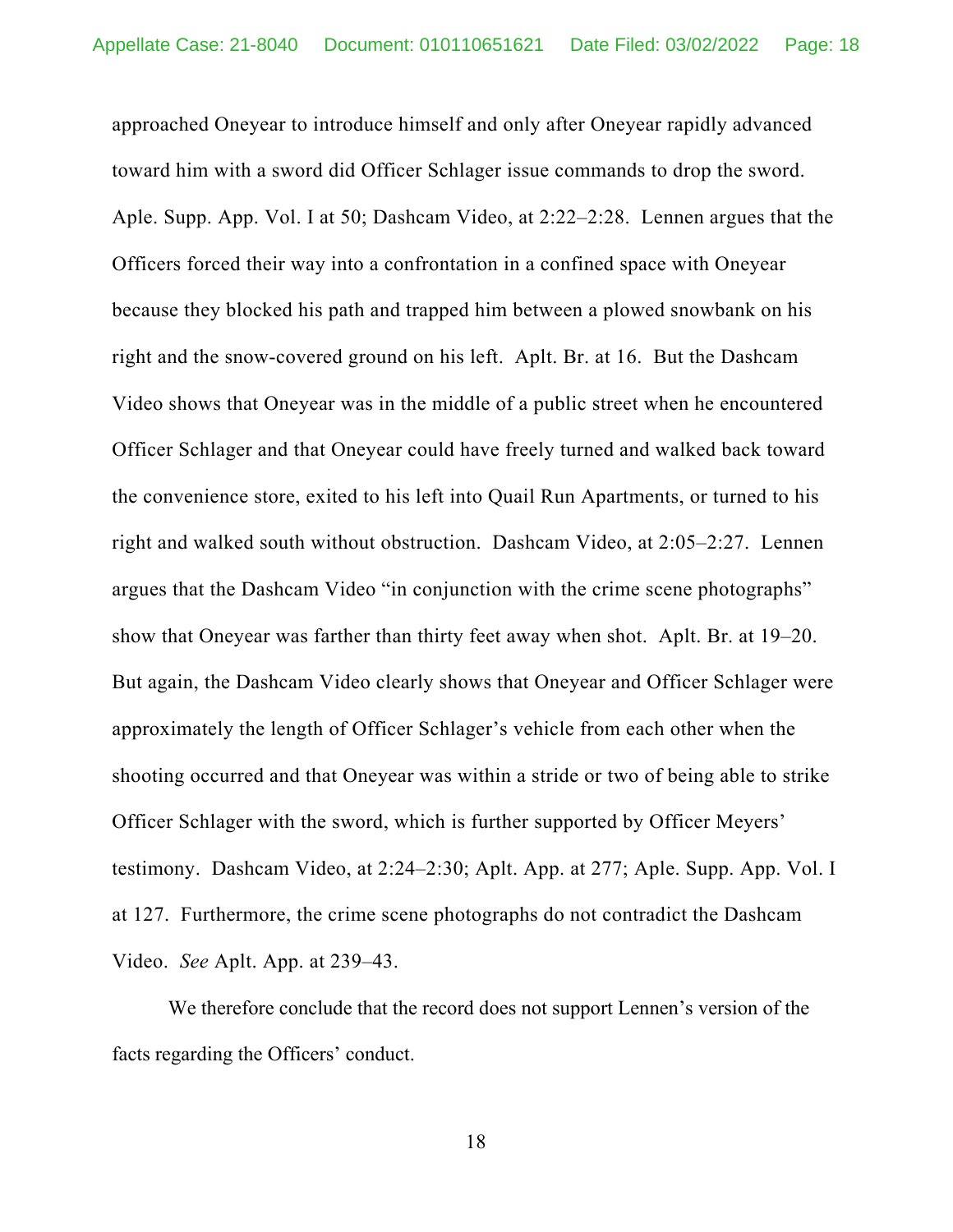### **B. "Objectively Reasonable" Analysis**

Lennen next argues that the district court erred by relying on (1) the aforementioned findings regarding the Officers' conduct and (2) "the subjective thoughts, feeling, and beliefs" of the Officers in its determination that the Officers' actions, under the totality of the circumstances, were "objectively reasonable" and therefore constitutionally permissible.

To assess whether force, particularly deadly force, was used in violation of the Fourth Amendment, this court employs two complementary frameworks: *Graham*, 490 U.S. at 396, and *Estate of Larsen*, 511 F.3d at 1260. *Estate of Larsen* provides additional guidance as to the second *Graham* factor, which is "undoubtedly the most important and fact intensive factor." *Pauly v. White*, 874 F.3d 1197, 1216 (10th Cir. 2017) (internal quotation marks omitted).

 Here, in claiming that the Officers' actions were not objectively reasonable, Lennen rehashes many of the same arguments discussed in the previous section that are contradicted by the record and the Dashcam Video. For instance, Lennen asserts that the Officers issued only two warnings to Oneyear to "drop the sword," but the Dashcam Video audio captures the Officers issuing a total of four commands. Dashcam Video, at 2:22–2:28 ("Drop the sword!"; "Drop the sword now, sir!"; "Now!"; and "Drop it!"). Lennen also asserts that Oneyear "was just walking down the street when confronted by the officers and it wasn't until the officers deliberately stood in and blocked his path that he was coming toward them," but the Dashcam Video shows that Oneyear was not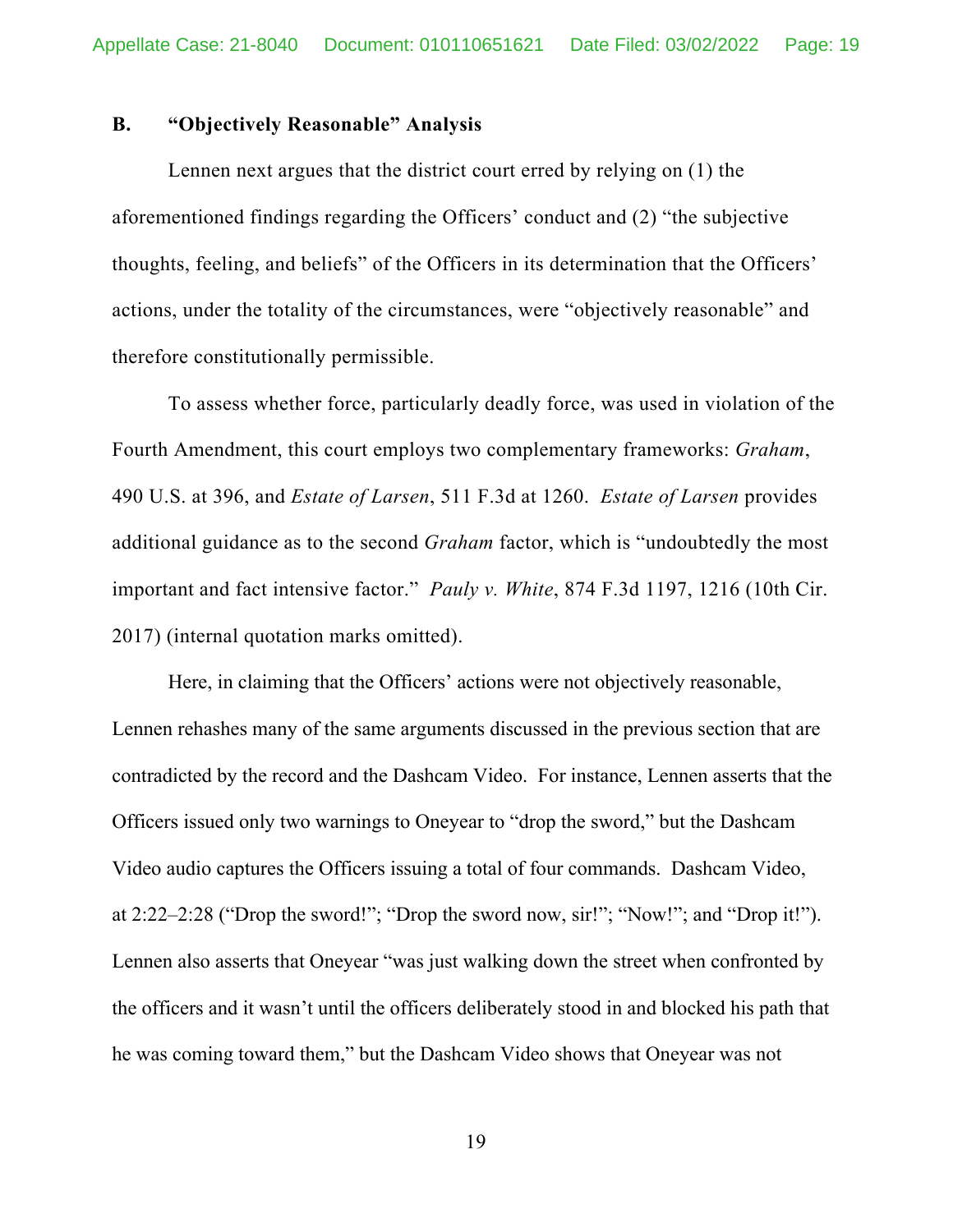blocked in and instead rapidly advanced toward Officer Schlager. *Compare* Aplt. Br. at 23–24, *with* Dashcam Video, at 2:22–2:30.

 Applying the *Graham* and *Estate of Larsen* factors to the circumstances Oneyear presented, we conclude that the Officers' conduct was objectively reasonable. Considering the first *Graham* factor ("the severity of the crime at issue"), Oneyear had previously swung a crowbar at a car driving in the street, which prompted a 911 call. Minutes later, still armed, Oneyear assaulted a clerk at the Loaf 'N Jug. When Officer Schlager encountered Oneyear on 15th Street, Oneyear rapidly advanced toward him while still armed with a sword. The two reported armed and violent crimes, Oneyear's posture, his bearing, his single response to Officer Schlager, and the speed of his approach toward Officer Schlager leads to this factor weighing heavily in the Officers' favor.

Considering the second *Graham* factor ("whether the suspect posed an immediate threat to the safety of the officers or others"), in conjunction with the *Estate of Larsen* factors, the record shows that (1) the Officers ordered Oneyear four times to drop his sword or stop, and Oneyear never complied; (2) while Oneyear did not raise his sword as if to strike in a downward manner, Oneyear's continued aggressive advance toward Officer Schlager and his disregard of the Officers' commands further demonstrated his hostile intent, and the Officers believed he was holding the weapon in such a way that he was ready to use it; (3) when the Officers shot Oneyear, Oneyear was approximately a car length away from Officer Schlager and was within a stride or two of being able to strike Officer Schlager with his sword; and (4) the tone of Oneyear's verbal statement to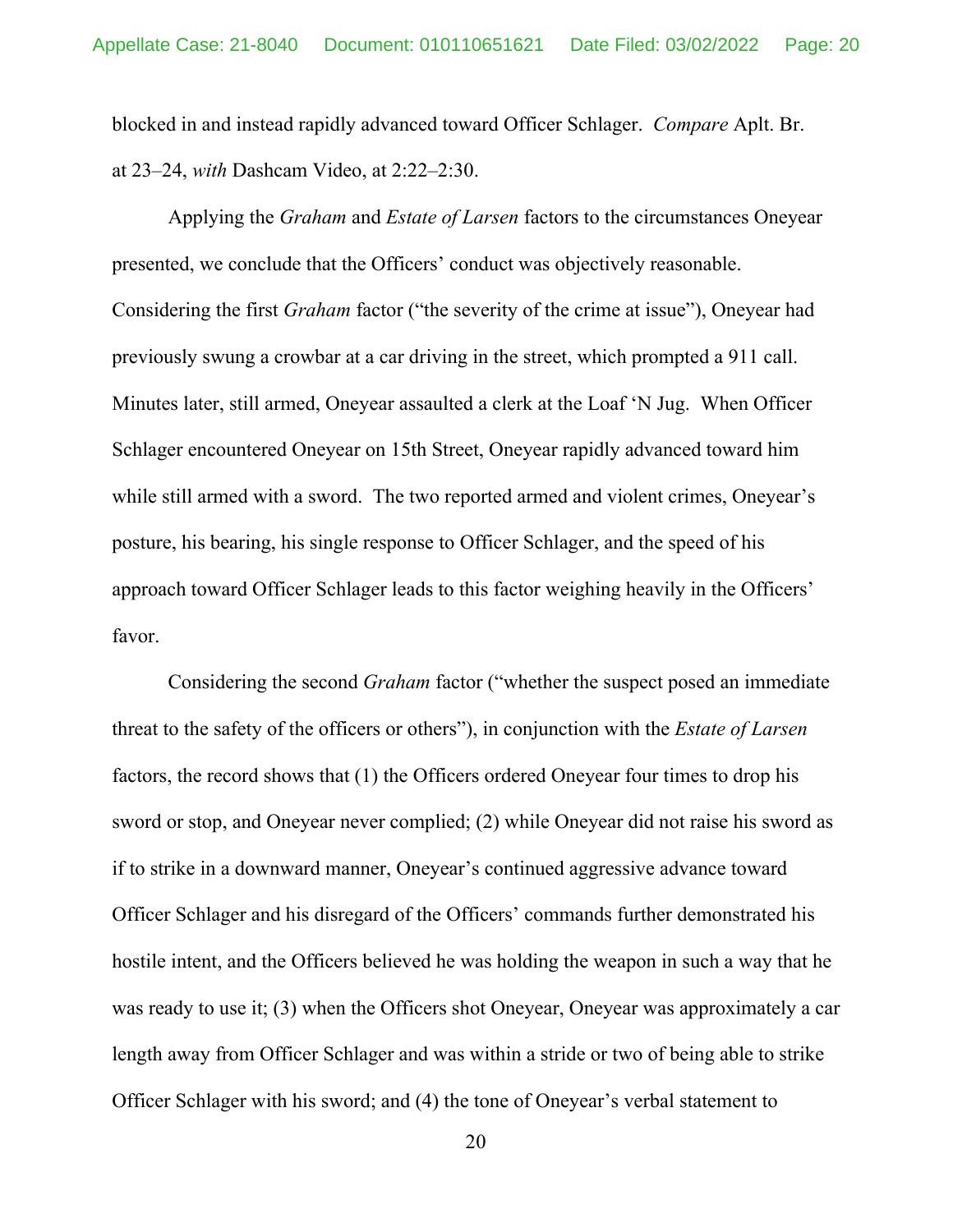Officer Schlager was obstinate, and his manifest actions, demeanor, and body language demonstrated an intent to aggressively and quickly close in on Officer Schlager while refusing to drop his sword. This factor also weighs in the Officers' favor.

Considering the third *Graham* factor ("whether [the suspect] is actively resisting arrest or attempting to evade arrest by flight"), the Officers were not attempting to arrest Oneyear but were trying to conduct an investigatory detention regarding a reported aggravated assault with a weapon. Oneyear fit the description of the suspect, was seen carrying the sword once the Officers arrived on scene, refused commands to stop and drop the sword, and approached the Officers in a manner indicative of a hostile intent. Taken together, the Officers had probable cause to believe that Oneyear posed a threat of serious harm to either the Officers or others. The *Graham* and *Estate of Larsen* factors therefore weigh in favor of Officers Schlager and Meyers.

 But both Lennen and the concurrence assert that even when an officer uses deadly force in response to a clear threat of such force being employed against him, the *Graham* inquiry does not end there. Aplt. Br. at 21–22; Concurrence, at 3–7. Relying on the danger creation theory rooted in *Sevier* and reiterated in *Allen*, the concurrence contends that we should take the additional step of inquiring "whether the officer['s] own reckless or deliberate conduct during the seizure unreasonably created the need to use such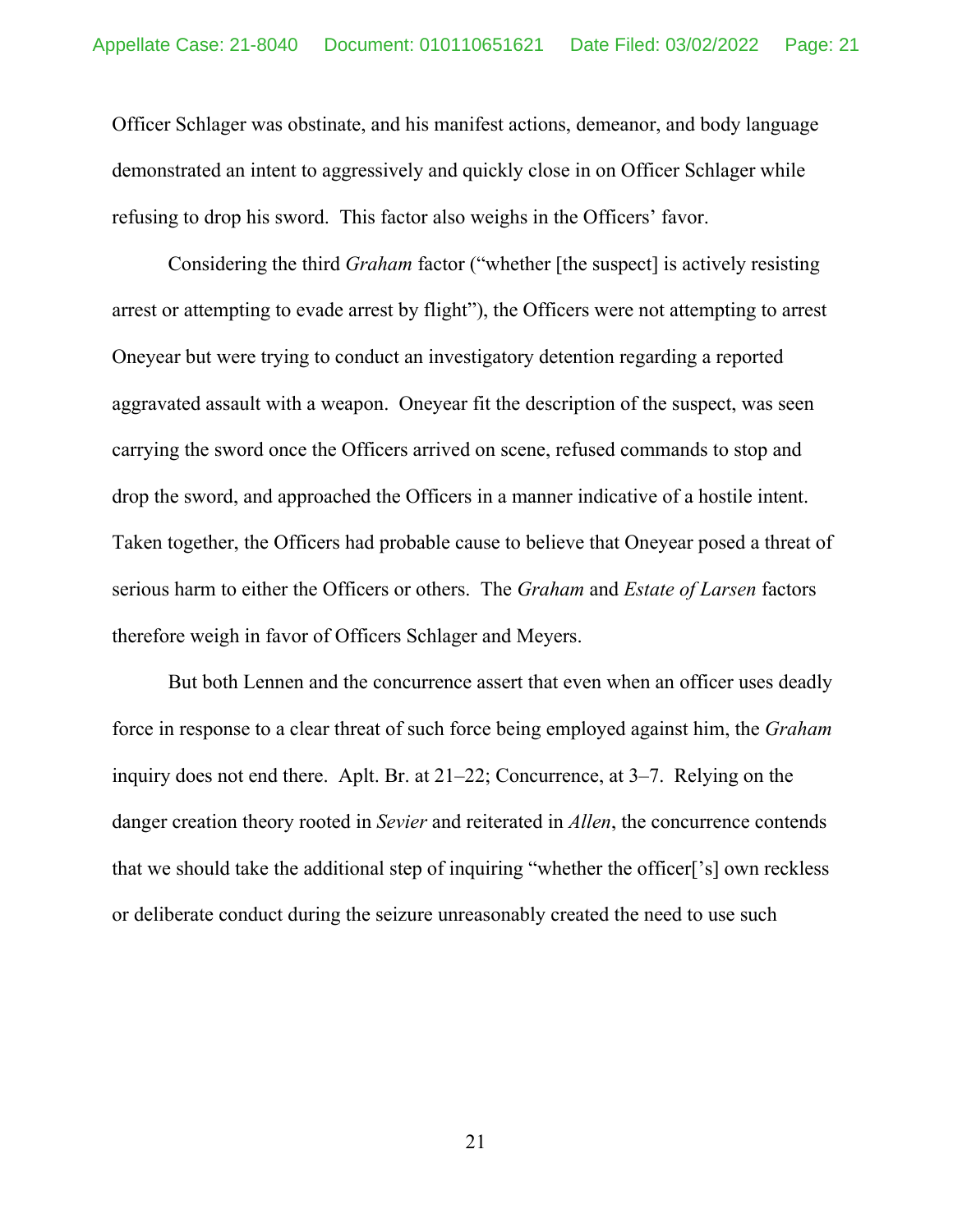force."5 Concurrence, at 6–7 (citing *Sevier* and *Allen*) (internal quotations and citations omitted). The concurrence reasons that if Officer Schlager knew Oneyear "pos[ed] no imminent threat of harm to the public" yet "confronted Mr. Oneyear head on" without maintaining a safe time, distance, and/or cover, "the foreseeable consequence of his approach should have been obvious: if the suspect did not immediately stop as directed, then Officer Schlager would have to shoot him." *Id.* at 3–4.

This reliance on *Sevier* and *Allen* is misguided. The Supreme Court recently ruled per curiam that the legal principle outlined in *Sevier*—that an officer's deliberate and reckless pre-seizure conduct can render a later use of force excessive—was "merely noted in dicta" and "[t]o state the obvious, a decision where the court did not even have jurisdiction cannot clearly establish substantive constitutional law." *City of Tahlequah, Oklahoma v. Bond*, 142 S. Ct. 9, 12 (2021) (per curiam). The Supreme Court further implied that any reliance on *Allen* to determine whether an officer's conduct "was reckless or that [his] ultimate use of force was unlawful" required factual symmetry. *Id.*  at 12. In *Allen*, the officers responded to a potential suicide call by sprinting toward a parked car, screaming at the suspect, and attempting to physically wrest a gun from his

<sup>5</sup> In support, the concurrence cites a line of cases that rely on *Sevier* and *Allen*: *Estate of Taylor v. Salt Lake City*, 16 F.4th 744, 762 (10th Cir. 2021) (citing *Sevier*, *Allen*, and *Bond v. City of Tahlequah*, 981 F.3d 808, 820 (10th Cir. 2020), *cert. granted*, *judgment rev'd*, 142 S. Ct. 9 (2021)); *Estate of Valverde ex rel. Padilla v. Dodge*, 967 F.3d 1049, 1067 (10th Cir. 2020) (citing *Sevier* and *Allen* but noting that "it is unclear from recent Supreme Court authority where the Court stands on the matter"); and *Estate of Ceballos v. Husk*, 919 F.3d 1204, 1217 (10th Cir. 2019) (citing *Sevier* and engaging in a factual comparison with *Allen* to determine if it provided clearly established guidance to an objective officer in a factually similar situation).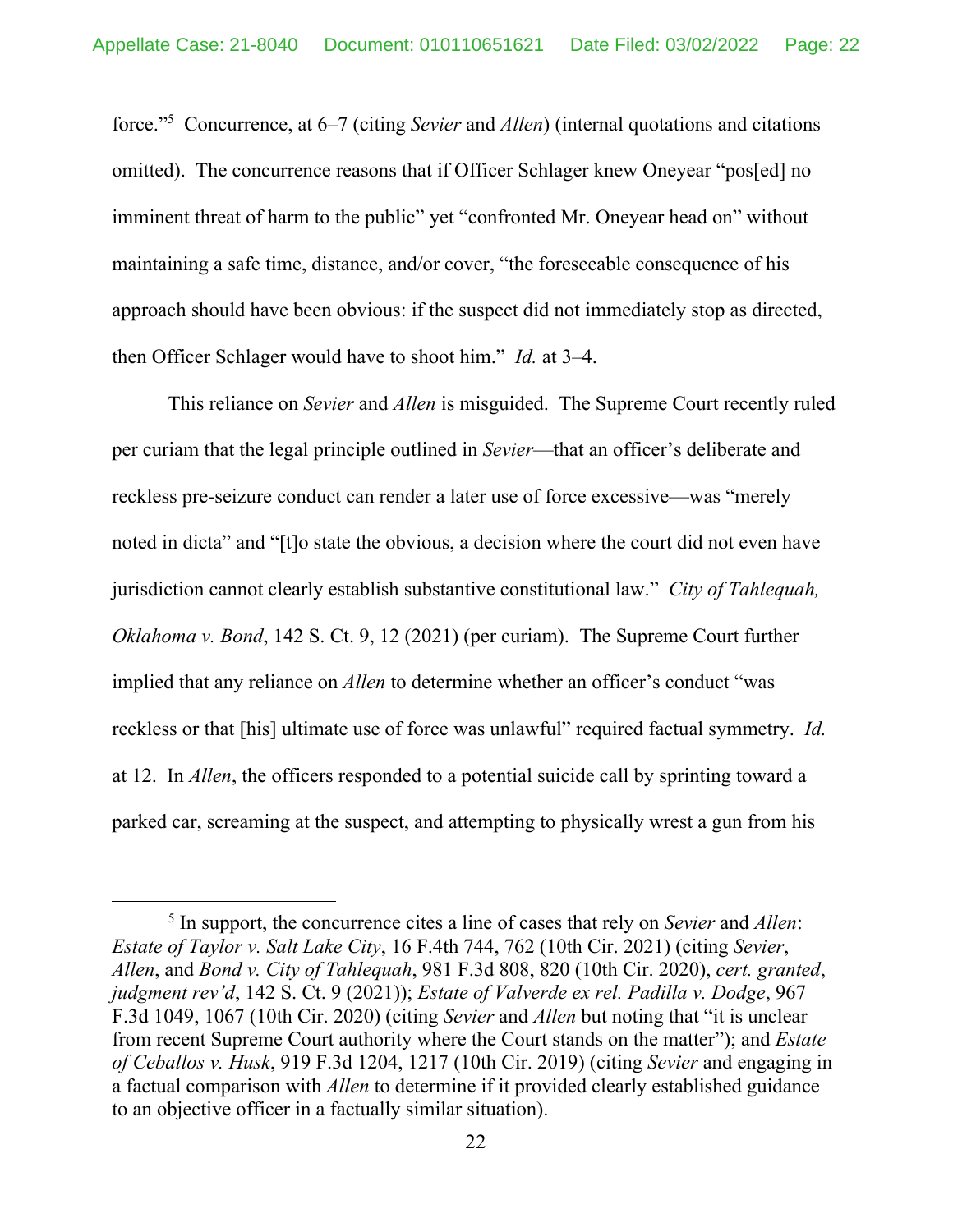hands. 119 F.3d, at 841. Here, in contrast, Officer Schlager responded to a call about an armed suspect who had assaulted a store clerk by attempting to engage Oneyear in conversation, retreating once Oneyear rapidly and aggressively advanced toward him while armed, and discharging his weapon only after he issued multiple warnings for Oneyear to drop his sword. Even if we assume that such a legal principle exists, there is no factual symmetry between *Allen* and the present case, which the concurrence acknowledges. *See* Concurrence, at 7–8.

Finally, Lennen also claims that the district court improperly considered the "subjective thoughts, feelings, and beliefs" of the Officers as part of the "objectively reasonable" analysis. Aplt. Br. at 28–29. Lennen's only evidence in support of this argument is that the district court used the following language in its opinion: the "[o]fficers reported/suspected (thought, assumed)," "reported/believed," and "started to say." *Id.* at 29. This argument is unpersuasive, as such references went to nothing more than background for what the Officers knew and did not apply to the district court's "objectively reasonable" analysis.

We conclude that the *Graham* and *Estate of Larsen* factors weigh in favor of the Officers, and therefore in light of the totality of the circumstances, their conduct was objectively reasonable. As such, Oneyear's Fourth Amendment rights were not violated. Without a constitutional violation, Lennen fails to meet the first prong of the qualified immunity analysis, and we need not address the second prong of the qualified immunity analysis regarding clearly established law or Lennen's claim that the City is liable for its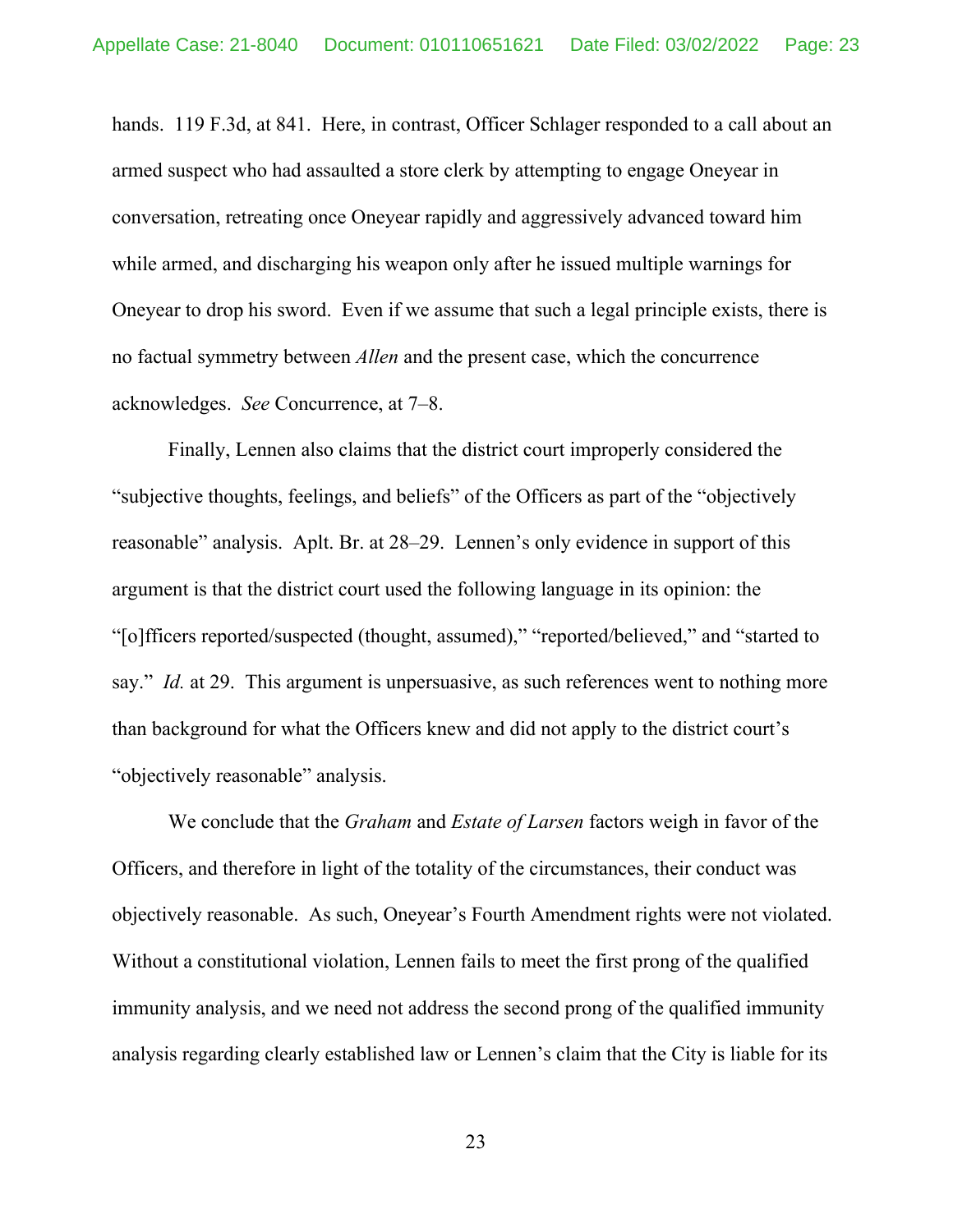failure to properly train its officers.<sup>6</sup> Because the Officers did not use excessive force and therefore did not violate Oneyear's constitutional rights, Lennen's § 1983 claims of excessive force and failure-to-train fail, and the district court correctly entered summary judgment in favor of Officers Schlager and Meyers and the City.

### **III**

For the foregoing reasons, we AFFIRM.

Entered for the Court

Mary Beck Briscoe Circuit Judge

<sup>6</sup> But if we were to also address these issues, our conclusion would mirror those aptly set forth in the concurrence.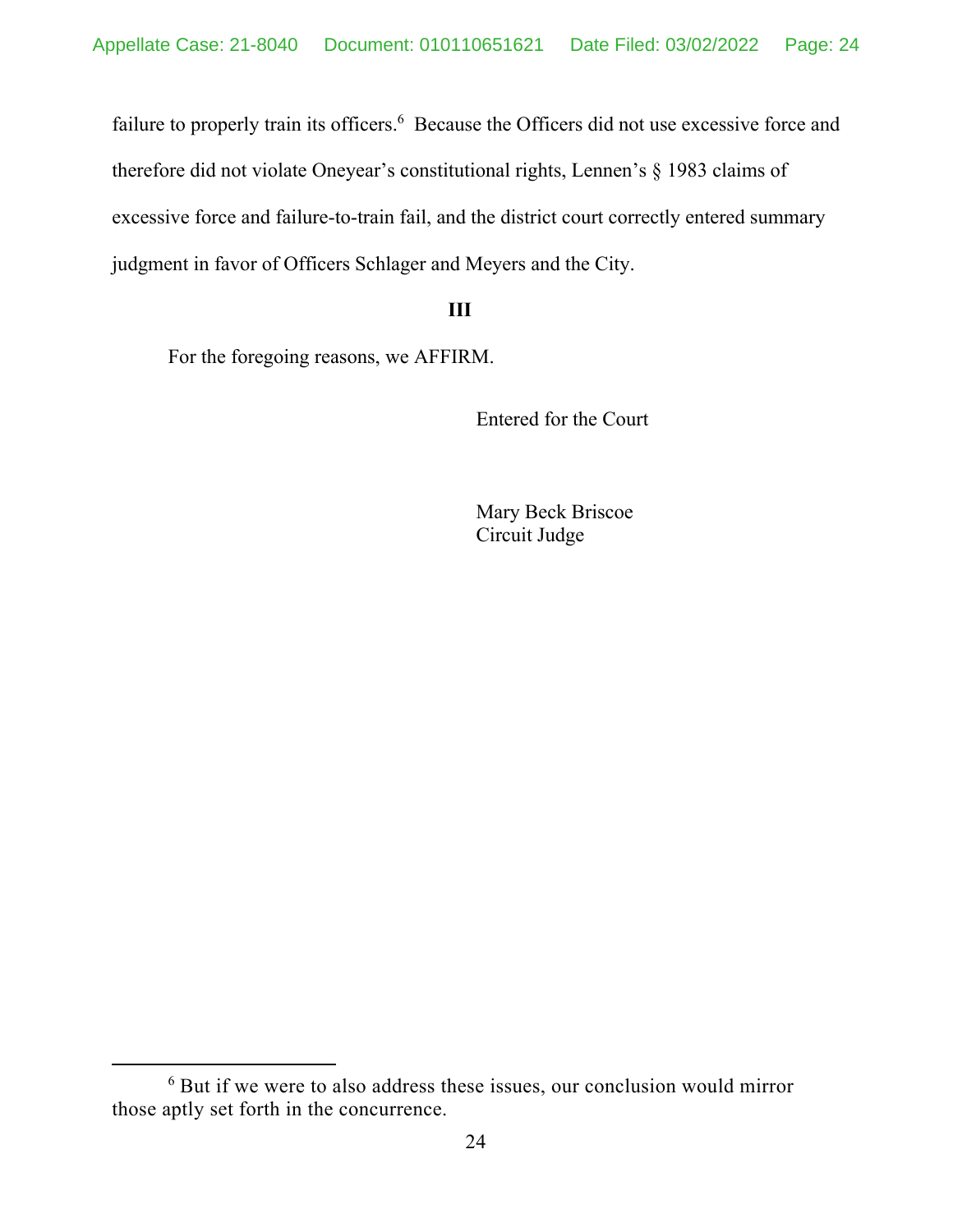*Lennen v. City of Casper*, No. 21-8040

### **ROSSMAN**, J., concurring.

I respectfully concur in affirming the district court's grant of summary judgment, though not on the same ground as the majority.

This appeal concerns the killing by police of Ms. Lennen's son—a 36-year-old dependent with a long history of mental health issues, including schizoaffective disorder. [Aplt. App. at 245.] He often developed strong attachments to inanimate objects—most recently, a prop sword from the movie "The Highlander," which he had been dragging around and using as a walking stick. [*Id.*] To be sure, the officers could not have known these things about him. Even so, the district court's sound sentiment bears repeating at the outset: "The Court sympathizes with Ms. Lennen over the heartbreaking and far-too-early death of her son. Everyone involved or touched by this tragedy wishes the events would have played out differently." Aplt. App. at 302.

Recall, the standard of review requires us "to view the facts and draw reasonable inferences 'in the light most favorable to the party opposing the [summary judgment] motion.'" *Scott v. Harris*, 550 U.S. 372, 378 (alteration in original) (quoting *United States v. Diebold, Inc.*, 369 U.S. 654, 655 (1962)). "In qualified immunity cases, this usually means adopting . . . the plaintiff's version of the facts," *id.*, unless it is "blatantly contradicted by the record, so that no reasonable jury could believe it," *id.* at 380. Adhering to that standard, I cannot join the majority in affirming the district court on the ground that there was no constitutional violation.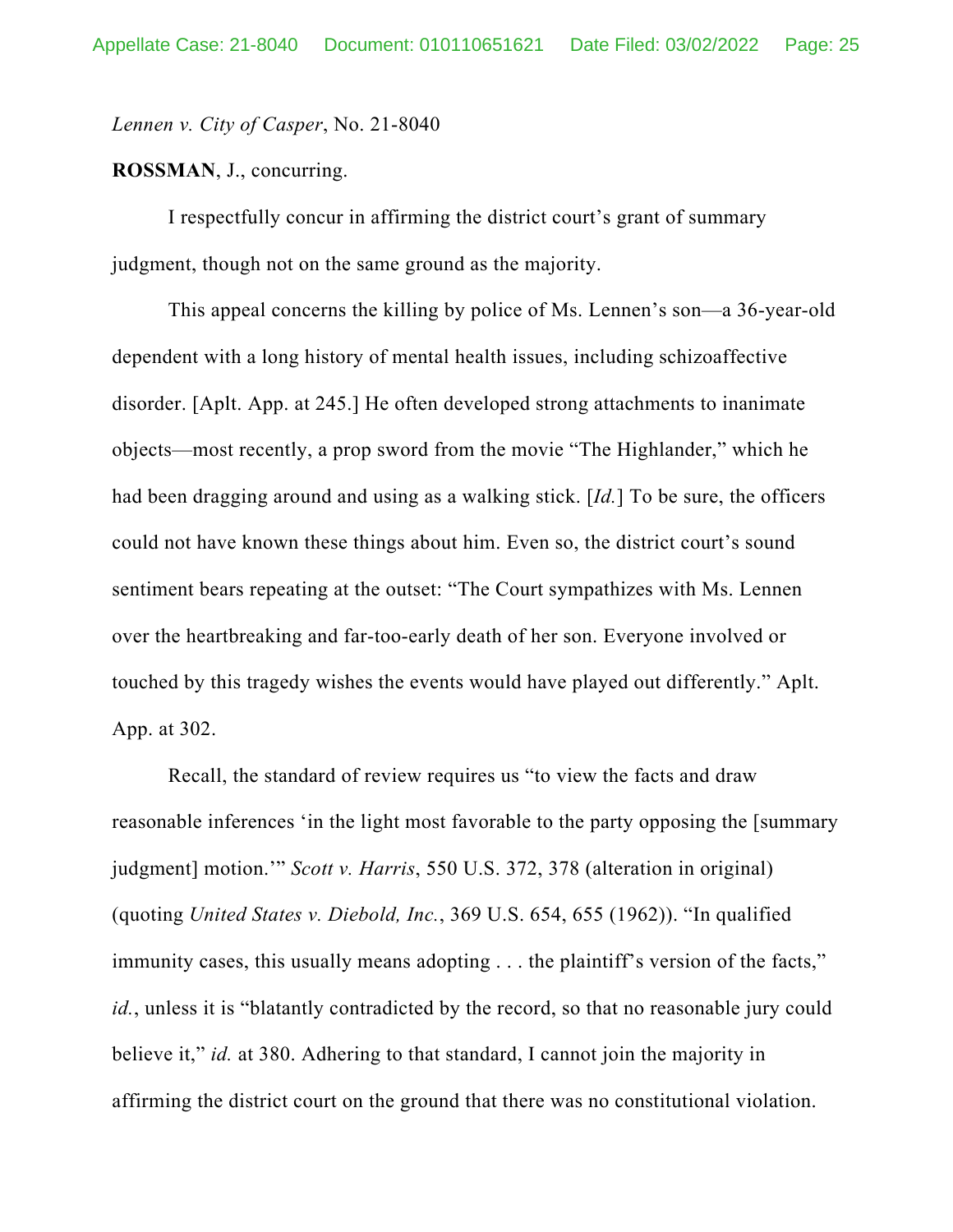In my view, a reasonable jury could believe (1) Officer Schlager knew Mr.

Oneyear was distraught or otherwise irrational; (2) Officer Schlager is at least partially responsible for creating the lethal situation; (3) Mr. Oneyear made no hostile motions with the sword; (4) he was not within striking distance; and (5) he was not resisting arrest. With this view of the facts, I cannot say with any confidence, as the majority does, that Ms. Lennen would be unable to establish a constitutional violation.

There is nonetheless a readily discernible ground for affirmance. The Supreme Court recently recognized that any constitutional violation in this case was not clearly established under our precedent. *See City of Tahlequah v. Bond (Bond II)*, 142 S. Ct. 9 (2021). This court may address either prong of the qualified immunity test first. *See Pearson v. Callahan*, 555 U.S. 223, 236 (2009). It seems appropriate here particularly where genuine disputes of fact undermine the conclusion that no constitutional violation occurred—to affirm the grant of summary judgment to the officers under the second prong of qualified immunity.

# **I. Genuine disputes of fact undermine the conclusion that no constitutional violation occurred.**

#### **A. Ms. Lennen's factual challenges.**

Perhaps most significantly, I agree with Ms. Lennen that, viewing the evidence in the light most favorable to her, Officer Schlager knew, before he used deadly force, that Mr. Oneyear was distraught or otherwise irrational. *See Estate of Ceballos v. Husk*, 919 F.3d 1204, 1217 (10th Cir. 2019) ("[T]he responding officers knew Ceballos's capacity to reason was diminished, whatever the underlying reason might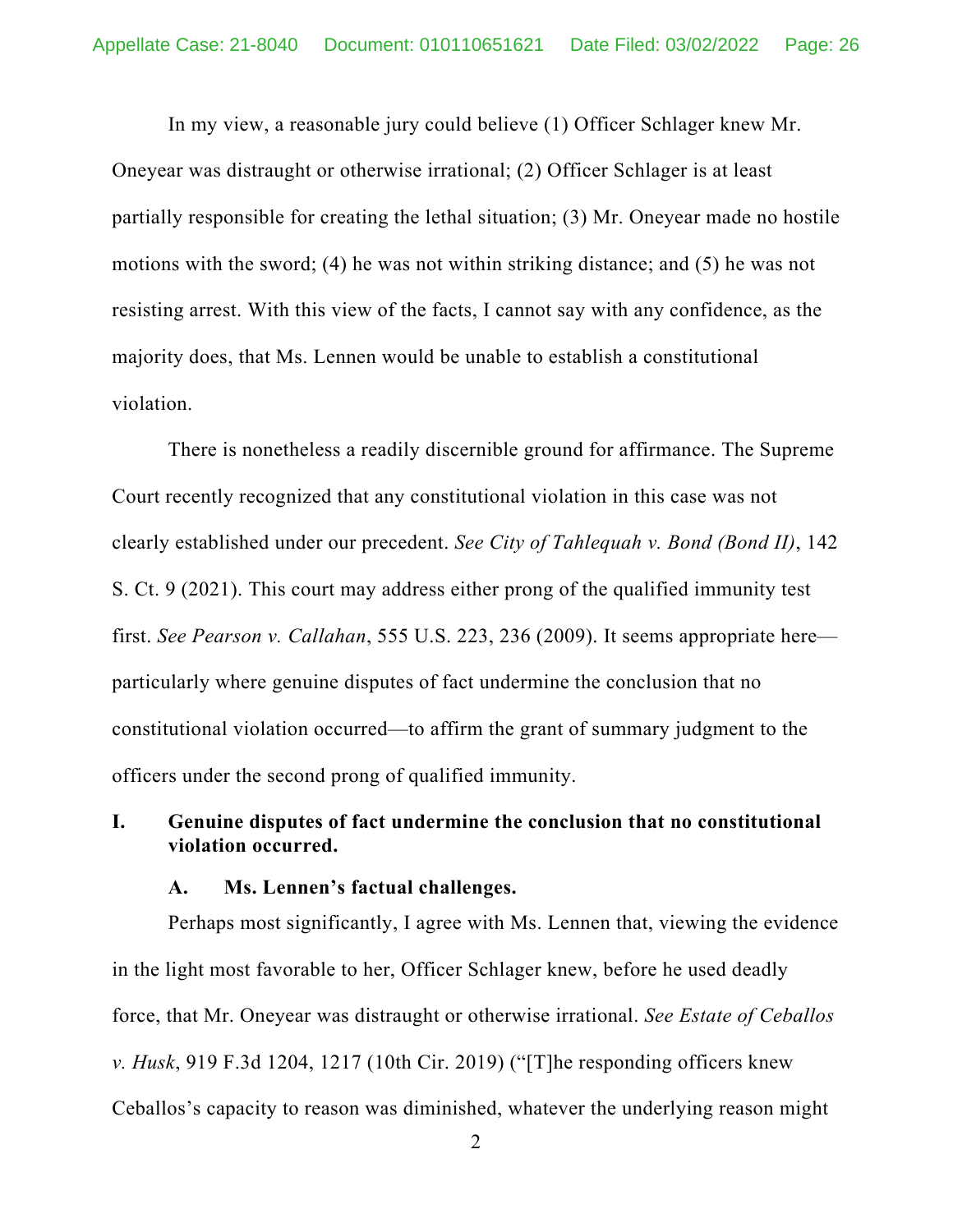have been—mental health problems, emotional distress, drunkenness or drugs."). That's because the evidence indicates Officer Schlager was aware of the computeraided dispatch (CAD) notes, which included the clerk's report that Mr. Oneyear was "talking 'crazy talk'" and "ask[ing] what drinks they put . . . poison in." Aplt. App. at 208.

The district court found as much. Aplt. App. at 266 ("Dispatch relayed the complaint to officers, reporting that a male wearing a red hoodie had entered the store 'with a sword' . . . [was] talking 'crazy talk,' and had asked the clerk 'what drink they put poison in[.]'"). The defendants never challenged that finding on appeal—and for good reason. Officer Schlager testified at his deposition that he *did*  receive the dispatch report through his computer. Aplee. Supp. App. at 36 ("I don't recall specifically if it was – if it was given over the radio, but it was on the computer."). Notwithstanding this evidence, the majority concludes we cannot determine whether Officer Schlager was made aware of the CAD notes, citing the City's internal investigation and the officers' testimony. I read the record differently. The "internal investigation" is just a transcript of the radio call—it does not say the CAD notes were for some reason unavailable to the officers.

I also agree with Ms. Lennen that Officer Schlager was at least partially responsible for creating the situation warranting the use of deadly force by not maintaining a safe time, distance, and/or cover. Viewing the evidence in the light most favorable to Ms. Lennen, Officer Schlager knew an irrational suspect armed with a sword was walking down the middle of an empty street, at night during a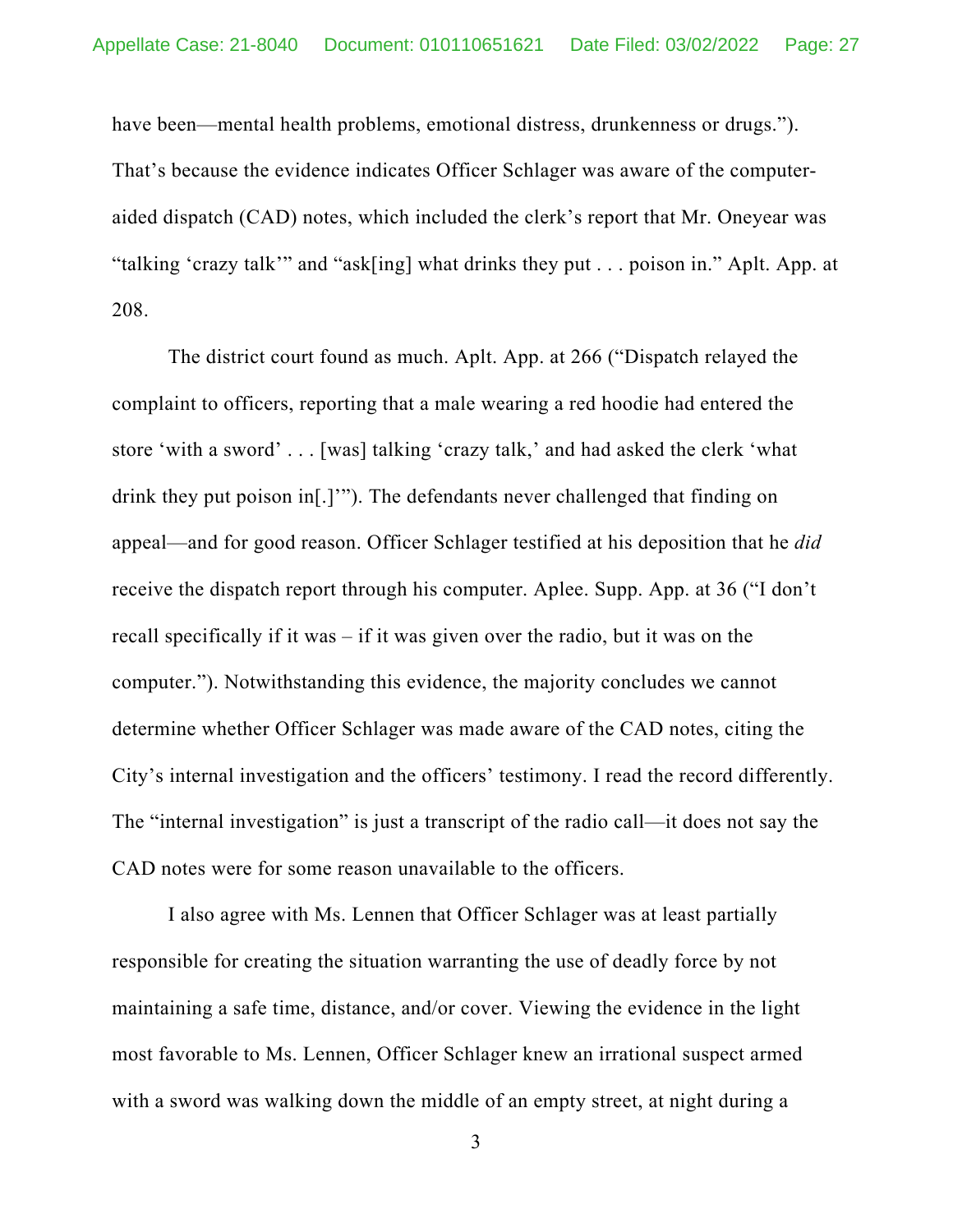snowstorm, posing no imminent threat of harm to the public. Rather than keep his distance, take cover, or move out of the suspect's path, Officer Schlager confronted Mr. Oneyear head on. Officer Schlager faced a rapidly developing situation, but the foreseeable consequence of his approach should have been obvious: if the suspect did not immediately stop as directed, then Officer Schlager would have to shoot him. And that is precisely what happened here, less than ten seconds into the encounter. Under these circumstances, a reasonable jury could find that Officer Schlager was partially responsible for creating the situation warranting the use of deadly force.

### **B. The** *Graham* **and** *Estate of Larsen* **factors.**

I agree with the majority that the first *Graham* factor—severity of the crime and two *Estate of Larsen* subfactors—failure to comply with orders to drop the weapon and the suspect's manifest intentions—weigh in the officers' favor. But, unlike the majority, I believe a reasonable jury could find that other factors favor Ms. Lennen. I offer a few examples.

Take the second *Estate of Larsen* factor, "whether any hostile motions were made with the weapon towards the officers." *Estate of Larsen ex rel. Sturdivan v. Murr*, 51 F.3d 1255, 1260 (10th Cir. 2008). Viewing the evidence in the light most favorable to Ms. Lennen, Mr. Oneyear made no hostile motions with the sword. The majority agrees Mr. Oneyear "did not raise his sword as if to strike in a downward manner" yet still finds Mr. Oneyear demonstrated "hostile intent." Maj. Op. at 20. "Hostile intent" is the majority's language; *Estate of Larsen* focuses precisely on "hostile motions . . . with the weapon." *Estate of Larsen*, 51 F.3d at 1260. In any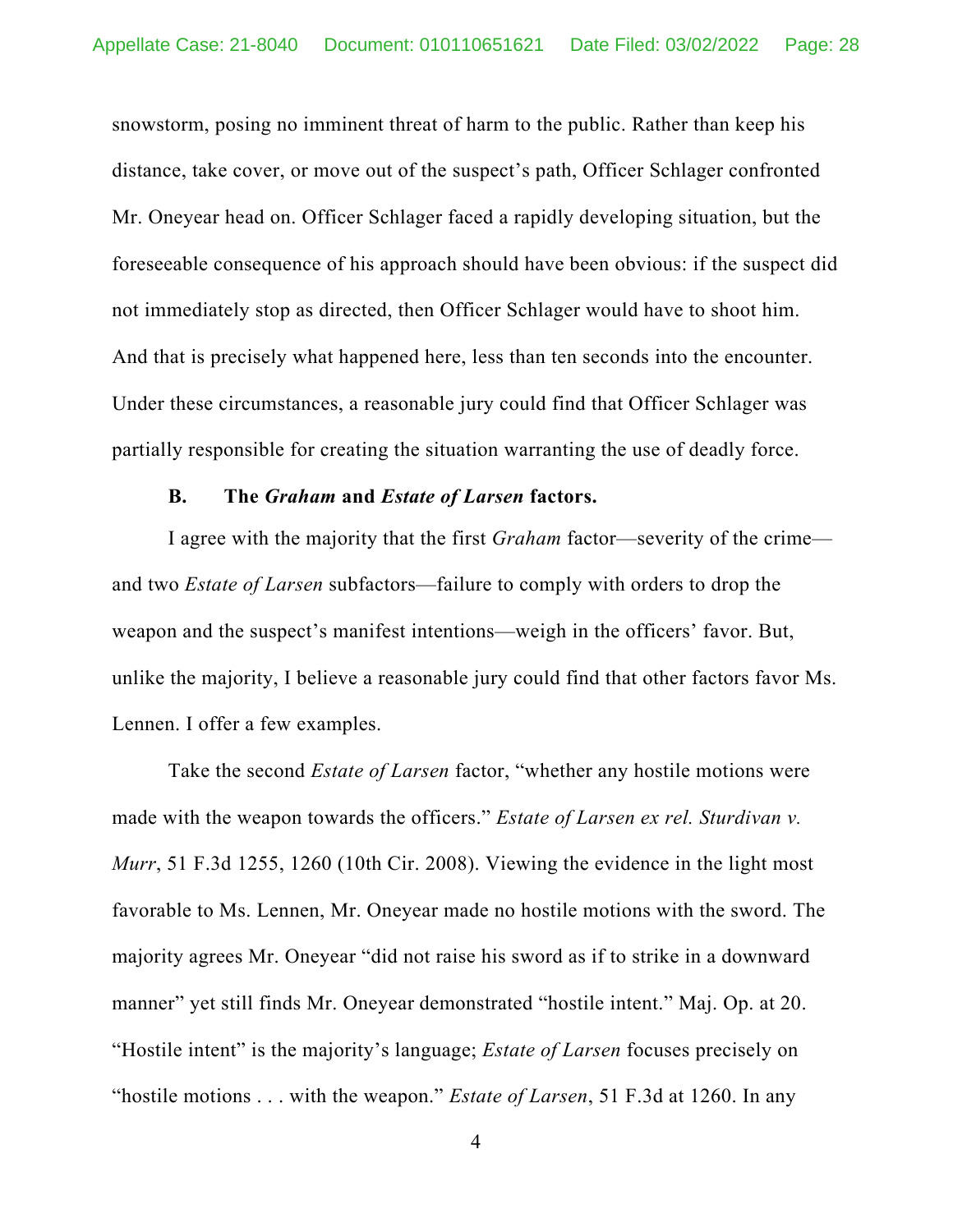event, the majority concludes "the Officers believed [Mr. Oneyear] was holding the weapon in such a way that he was ready to use it." Maj. Op. at 20. This finding is belied by the record and gives too much credit to the officers' subjective interpretation. A reasonable juror watching the dashcam video could find Mr. Oneyear was not advancing aggressively toward Officer Schlager and was holding the sword down by his side in a non-threatening manner—not in a ready position, but likely as he was holding it before he encountered the officers. *See Tenorio v. Pitzer*, 802 F.3d 1160, 1163 (10th Cir. 2015) (noting district court's conclusion that this factor favored victim where jury could find that victim was holding "knife loosely by his thigh and that he made no threatening gesture toward anyone").

Next, the majority incorrectly concludes the third *Estate of Larsen* factor—the distance separating the officers and the suspect—favors the officers. The majority finds Mr. Oneyear "was within a stride or two of being able to strike Officer Schlager with his sword." Maj. Op. at 20. This arguably underestimates the distance.<sup>1</sup> Regardless, the point is Mr. Oneyear was not within striking distance of Officer Schlager, and thus, a reasonable juror could find this factor weighs against the officers. *See Tenorio*, 802 F.3d at 1164-65 (noting district court's conclusion that

<sup>&</sup>lt;sup>1</sup> Crime scene photographs depict Mr. Oneyear lying several feet in front of Officer Schlager's vehicle suggesting he was more than a car length away from Officer Schlager—and more than two strides away from striking distance—when shot. *See* Aplt. App. at 239–43. The majority dismisses these photos without explanation. Maj. Op. at 18.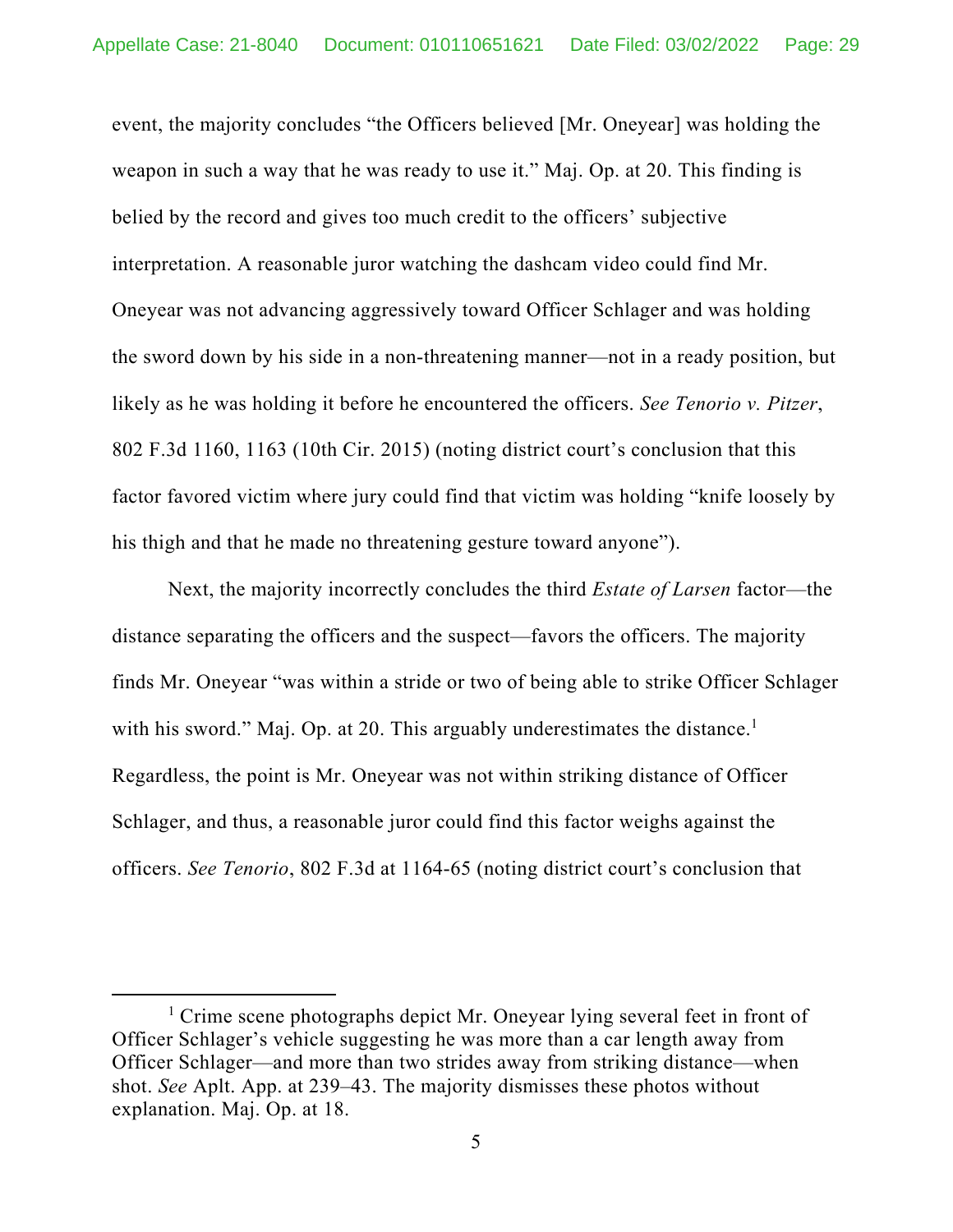jury could find this factor favored victim where victim was shot "before he was within striking distance").

Finally, the third *Graham* factor, whether the suspect is "actively resisting arrest or attempting to evade arrest by flight," also weighs in Ms. Lennen's favor. The district court found, and no one has disputed, "the officers were not attempting to arrest Mr. Oneyear." Aplt. App. at 279. The majority agrees Mr. Oneyear was not evading arrest but finds this factor favors the officers because they "were trying to conduct an investigatory detention regarding a reported aggravated assault with a weapon." Maj. Op. at 21. That is beside the point. "If the officers had no intent to arrest [Mr. Oneyear], he could not have been actively resisting arrest or attempting to evade arrest by flight . . . ." *Bond v. City of Tahlequah* (*Bond I*), 981 F.3d 808, 820 (10th Cir. 2020), *rev'd on other grounds by Bond II*, 142 S. Ct. 9. Thus, a reasonable juror could find this factor supports Ms. Lennen.

But this is not the end of the analysis. "[E]ven when an officer uses deadly force in response to a clear threat of such force being employed against him, the *Graham* inquiry does not end there." *Estate of Taylor v. Salt Lake City*, 16 F.4th 744, 762 (10th Cir. 2021) (alteration in original) (citation omitted). "Specifically, we properly inquire 'whether the officer['s] own reckless or deliberate conduct during the seizure unreasonably created the need to use such force." *Id.* (alteration in original) (quoting *Estate of Valverde ex rel. Padilla v. Dodge*, 967 F.3d 1049, 1067 (10th Cir. 2020)). Viewing the evidence in the light most favorable to Ms. Lennen, Officer Schlager arguably acted recklessly by "approach[ing] the situation in a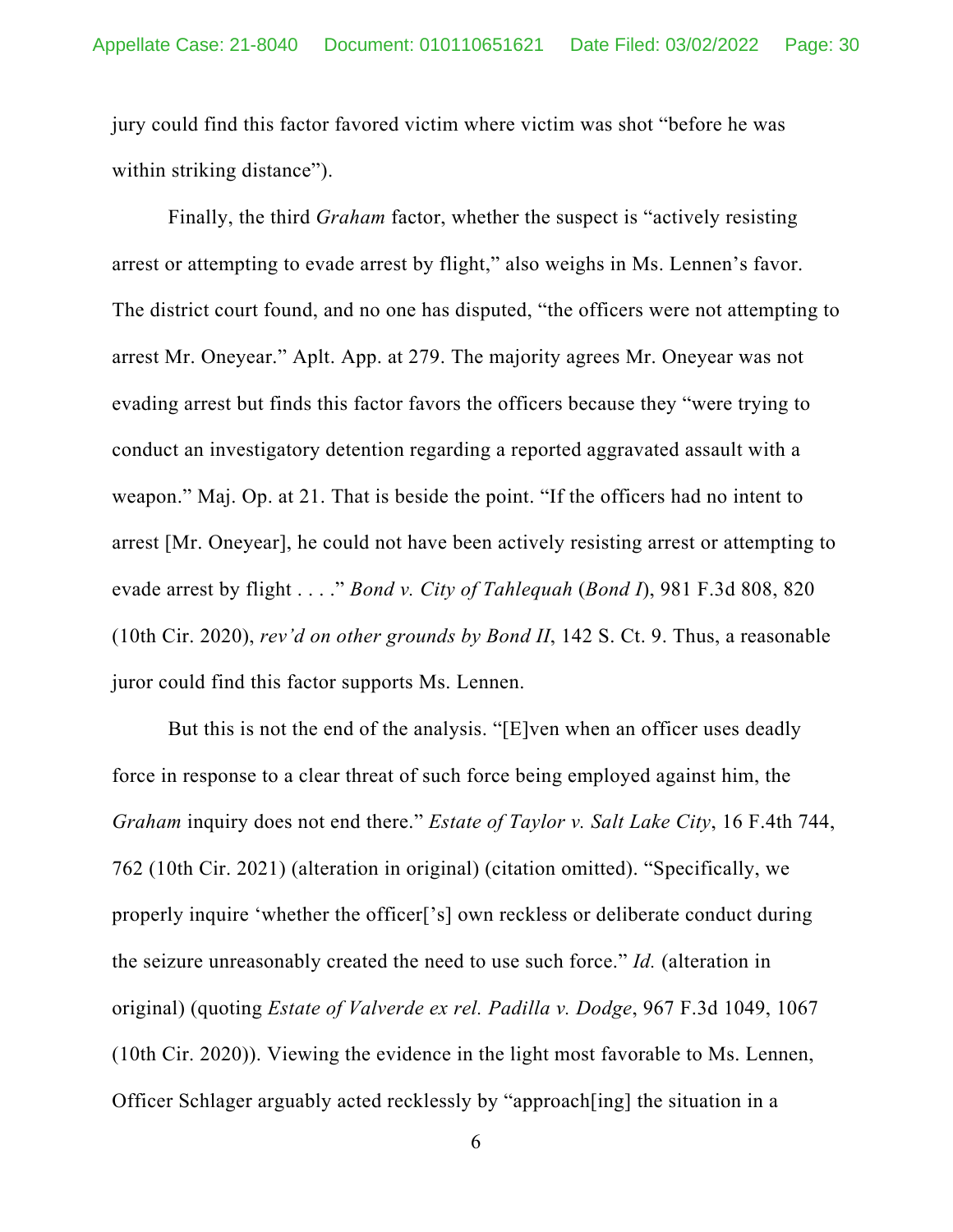manner [he] knew or should have known would result in escalation of the danger." *Bond I*, 981 F.3d at 816 (citation omitted).

Guided by a methodical application of the standard of review, which means adopting much of Ms. Lennen's version of the facts, I respectfully do not join the majority in holding Officer Schlager did not violate Mr. Oneyear's constitutional rights. Nevertheless, I agree affirmance is required because any constitutional violation was not clearly established.

### **II. Any constitutional violation was not clearly established.**

Ms. Lennen contends the district court erred in holding *Sevier v. City of Lawrence*, 60 F.3d 695 (10th Cir. 1995), and *Allen v. Muskogee*, 119 F.3d 837 (10th Cir. 1997), did not place the officers on notice their conduct violated the Constitution. According to Ms. Lennen, these cases clearly establish a constitutional violation here, where "officers knowingly confronted a potentially irrational subject who was armed only with a weapon of short-range lethality and deliberately blocked his path giving themselves and their suspect merely seconds to react before killing him." Aplt. Br. at 30. The Supreme Court's recent decision in *Bond II* forecloses Ms. Lennen's argument. $2$ 

In *Bond II*, officers shot an intoxicated man after they followed him into his ex-wife's garage, he grabbed a hammer, and then he took a stance as if he would

<sup>&</sup>lt;sup>2</sup> The Supreme Court decided *Bond II* on the same day the Appellees' response briefs were due in this court. Before oral argument, we requested, and the parties provided, supplemental briefing on how *Bond II* affects the disposition on appeal.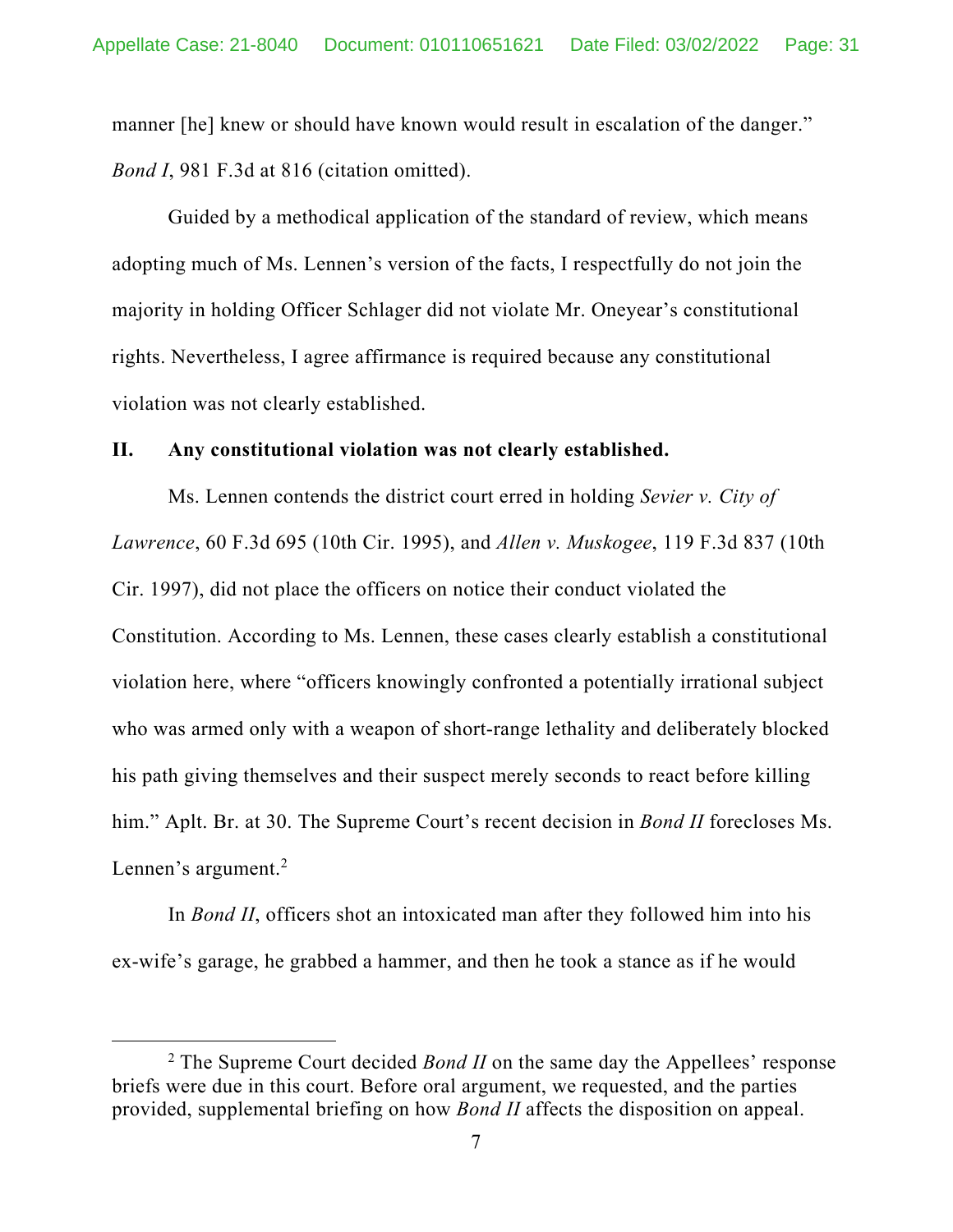throw it or charge at them. The Supreme Court concluded *Sevier*, *Allen*, and their progeny did not "come[] close to establishing that the officers' conduct was unlawful." *Bond II*, 142 S. Ct. at 12. First, the Court thought it "obvious" that *Sevier* "cannot clearly establish substantive constitutional law" because the general statement relied on was merely dicta in "a decision where the court did not even have jurisdiction." *Id.* As for *Allen*, the "officers in *Allen* responded to a potential suicide call by sprinting toward a parked car, screaming at the suspect, and attempting to physically wrest a gun from his hands." *Id.* According to the Court, the "facts of *Allen* are dramatically different from the facts [of *Bond II*]." *Id.* I must reach the same conclusion in this case.

*Allen*'s holding that officers act recklessly by sprinting at a suicidal person, screaming at him, and attempting to physically wrest a gun from his hands does not clearly establish that officers act recklessly by directly confronting an irrational person suspected of assault with a sword. The district court correctly concluded *Sevier* and *Allen* did not place the officers on notice that their conduct violated the Constitution, and its judgment must be affirmed.

### **III. Ms. Lennen waived appellate review of her municipal liability claim.**

The majority affirmed the grant of summary judgment to the City of Casper based on the lack of an underlying constitutional violation. I would affirm the district court's alternative ground—that Ms. Lennen failed to demonstrate the City's deliberate indifference because she had "not pointed to '[a] pattern of similar constitutional violations by untrained employees' that would have put the City on